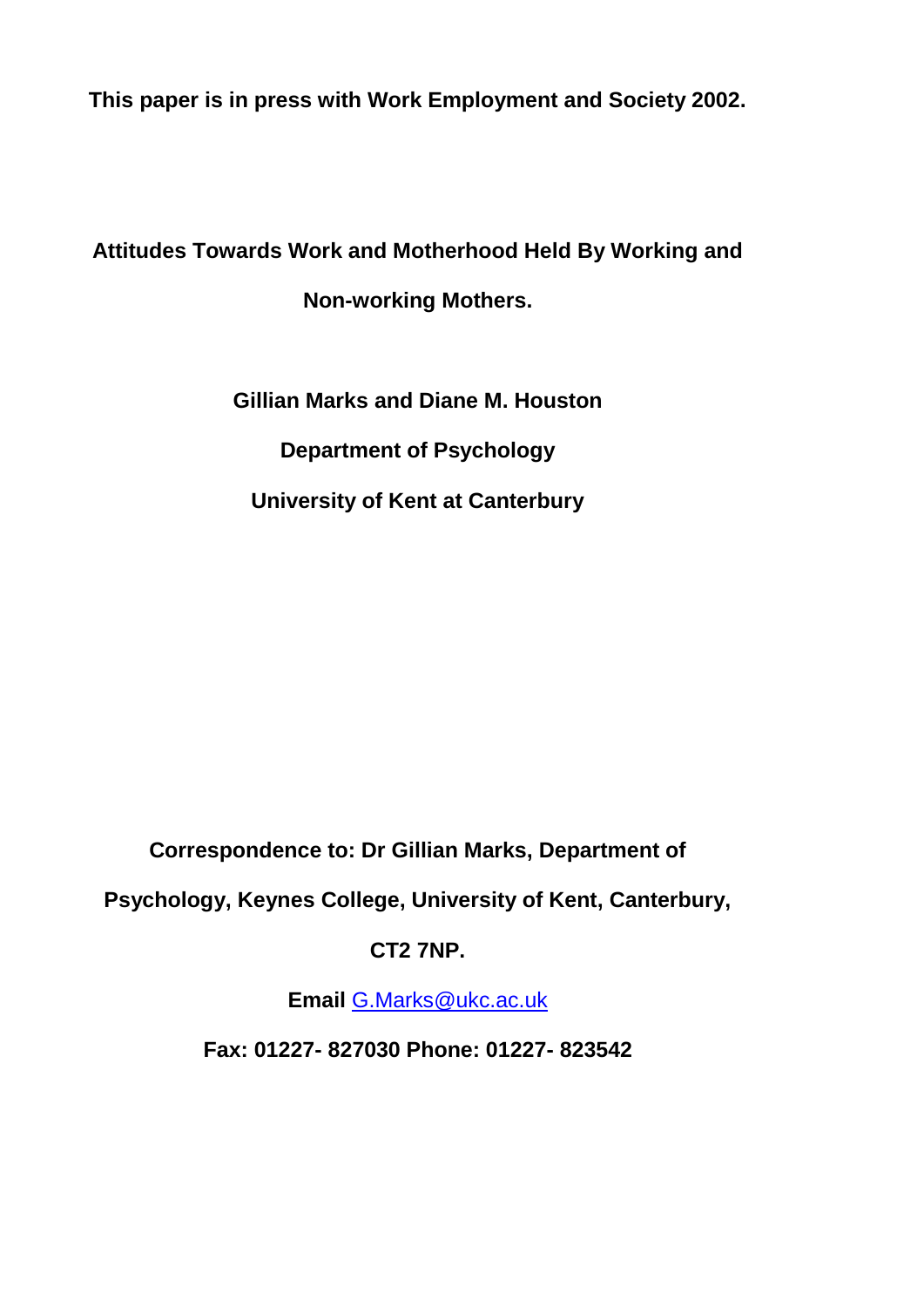## **Attitudes Towards Work and Motherhood Held by Working and Nonworking Mothers**

This study explored the attitudes of mothers who worked full-time, those who worked part-time, and those who did no paid work. The aim was to examine whether these women formed a homogeneous group in terms of their attitudes towards the roles of worker and mother, or whether their attitudes varied as a function of employment status. The responses of the 119 women who took part indicated that work commitment, negative experiences of motherhood, and childcare beliefs differed according to employment status. All women were however united in the view that motherhood is more important than work and that all women should be able to work across their lifespan.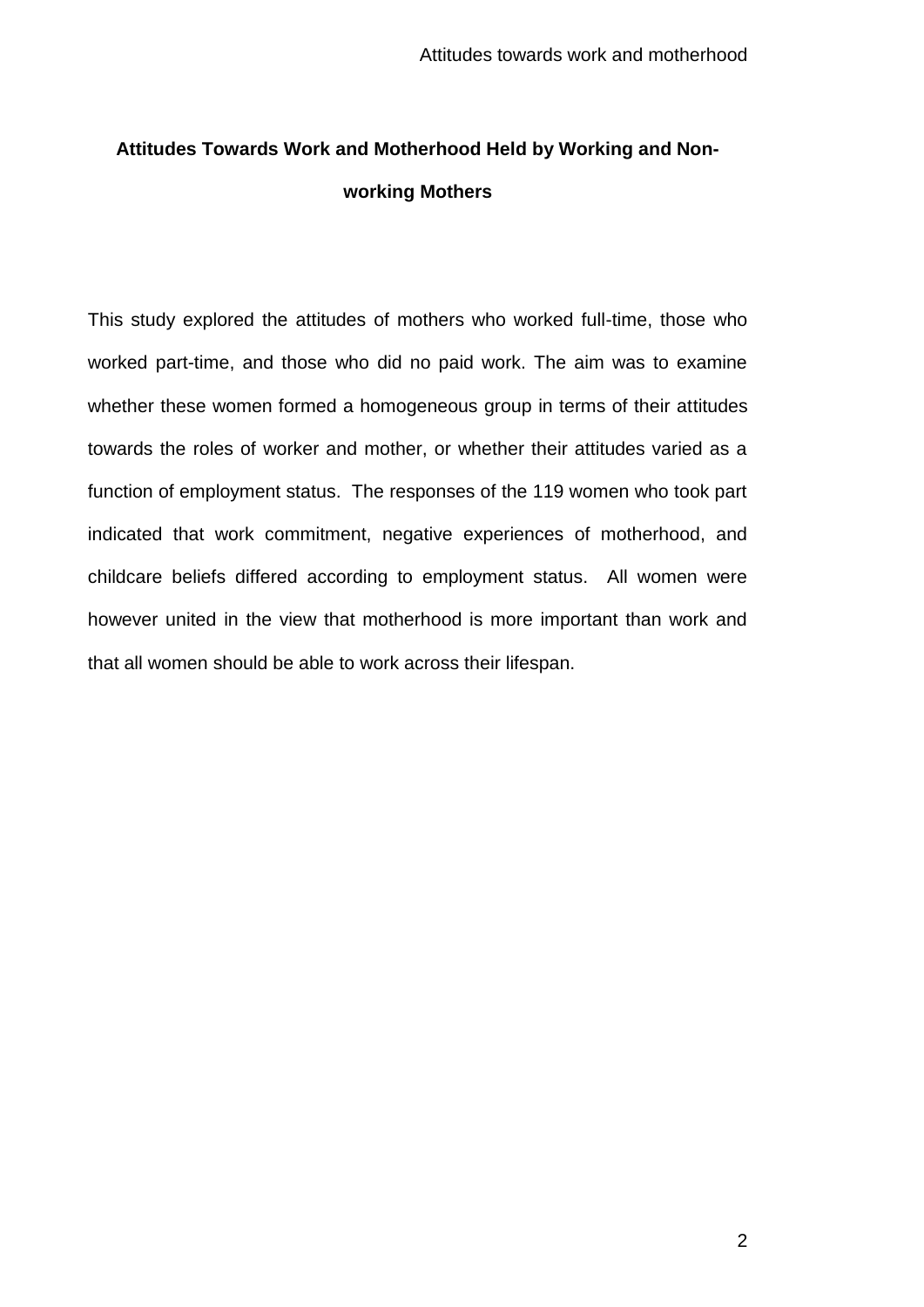A recent study by the Office for National Statistics (Thair and Risdon 1999) reported that the economic participation of women with pre-school children has increased dramatically, from 45% in 1988 to 55% in 1998. The majority (65%) of working women with pre-school children work on a part-time basis (LFS 1998). Thus, at the beginning of the twenty-first century half of all women with pre-school children are in employment. The aim of the present study is to compare attitudes towards motherhood and work in mothers who work full-time, part-time and those who do no paid work.

Hakim (1991 1995) originally suggested that women might be divided into two groups, which represent personal choices about work and motherhood. One group comprises women who have a high level of commitment to their occupational role - represented by long-term work plans, almost continuous fulltime work, higher status and higher earnings than other women. The second group consists of women who prioritise their homemaker role over their occupational role and are mainly represented in lower paid and part-time work roles. Hakim (1995) also suggested that both part-time workers and women who are not in paid employment can be viewed as prioritising the domestic sphere above paid employment.

There has been considerable controversy around Hakim's conceptualisation of women's work orientations (e.g. Fagan and Rubery 1996: Ginn et al 1996: Crompton and Harris 1998). Crompton and Harris argued that work patterns of women are a product of their particular circumstances, opportunities and constraints and the choices they make in response to these. They suggested that work and home orientations might fluctuate according to occupation, life cycle and national context.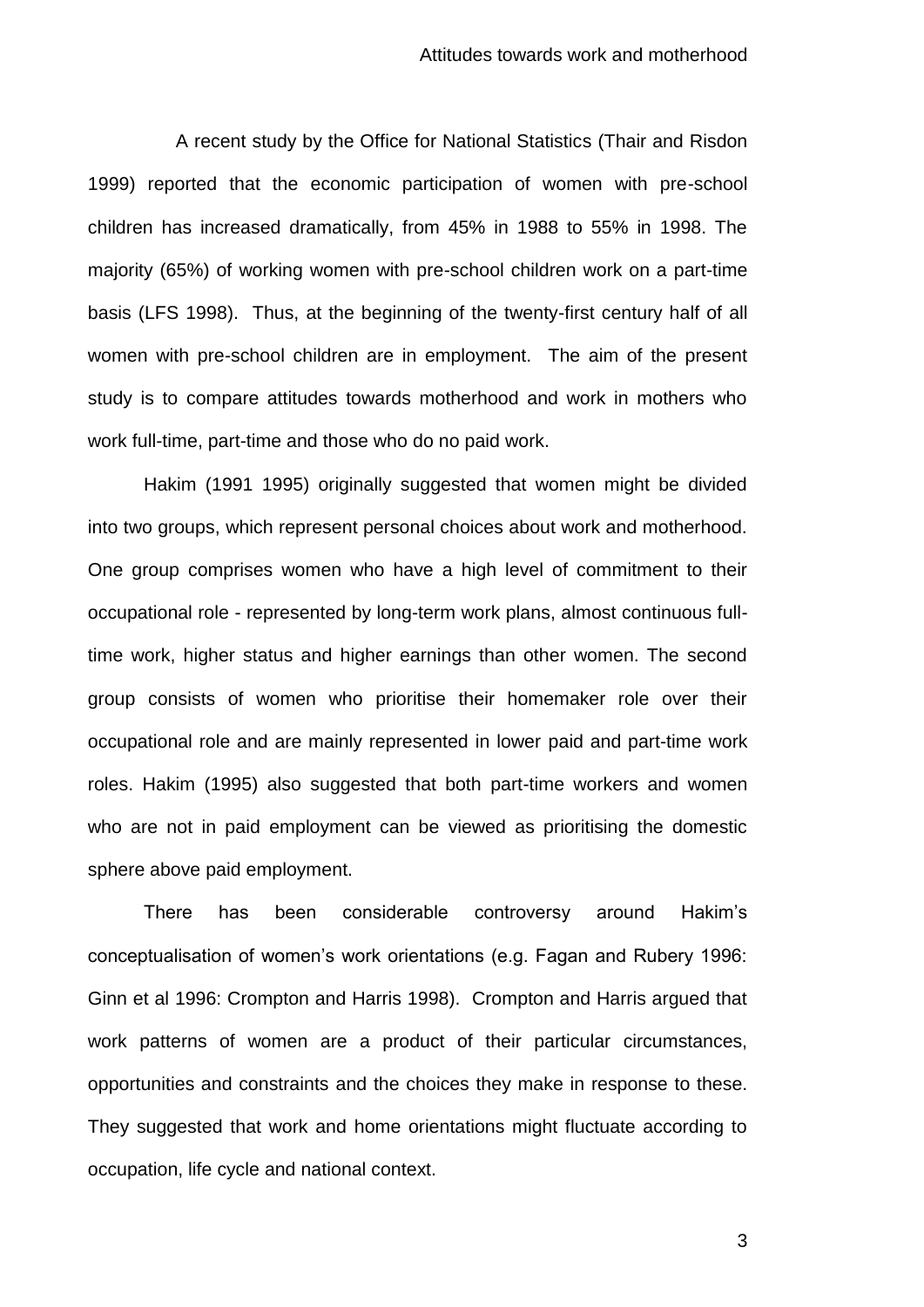More recently Hakim (2000) has produced a comprehensive statement on women's work orientations – Preference Theory. Preference theory states that women in affluent societies have a real choice between family work and market work. Hakim argues that women can be classified as home centred (20%), adaptive (60%), or, work-centred (20%). She states:

"A minority of women have no interest in employment, careers, or economic independence and do not plan to work long term unless things go seriously wrong for them. Their aim is to marry as well as they can and give up paid employment to become full-time homemakers and mothers. The group includes highly educated women as well as those who do not get any qualifications.... In contrast, other women actively reject the sexual division of labour in the home, expect to work full-time and continuously throughout life, and prefer symmetrical roles for the husband and wife rather than separate roles. The third group is numerically dominant: women who are determined to combine employment and family work, so become secondary earners. They may work full-time early in life, but later switch to part-time jobs on a semipermanent basis, and/or to intermittent employment." (Hakim, 2000: 189)

Hakim argues that women who are work-centred will often choose to be childless or will have children "in the same ways as among men, as an expression of normality and a weekend hobby" (280). Further, that adaptive women are the only group who do not want to make a choice between work and family – they want both and "if they give priority to family or to paid work, it is a temporary emphasis rather than a lifetime commitment." (280) Only adaptive women are influenced by lifecycle changes, work and home-centred women remain committed to these domains across the lifespan. As a consequence,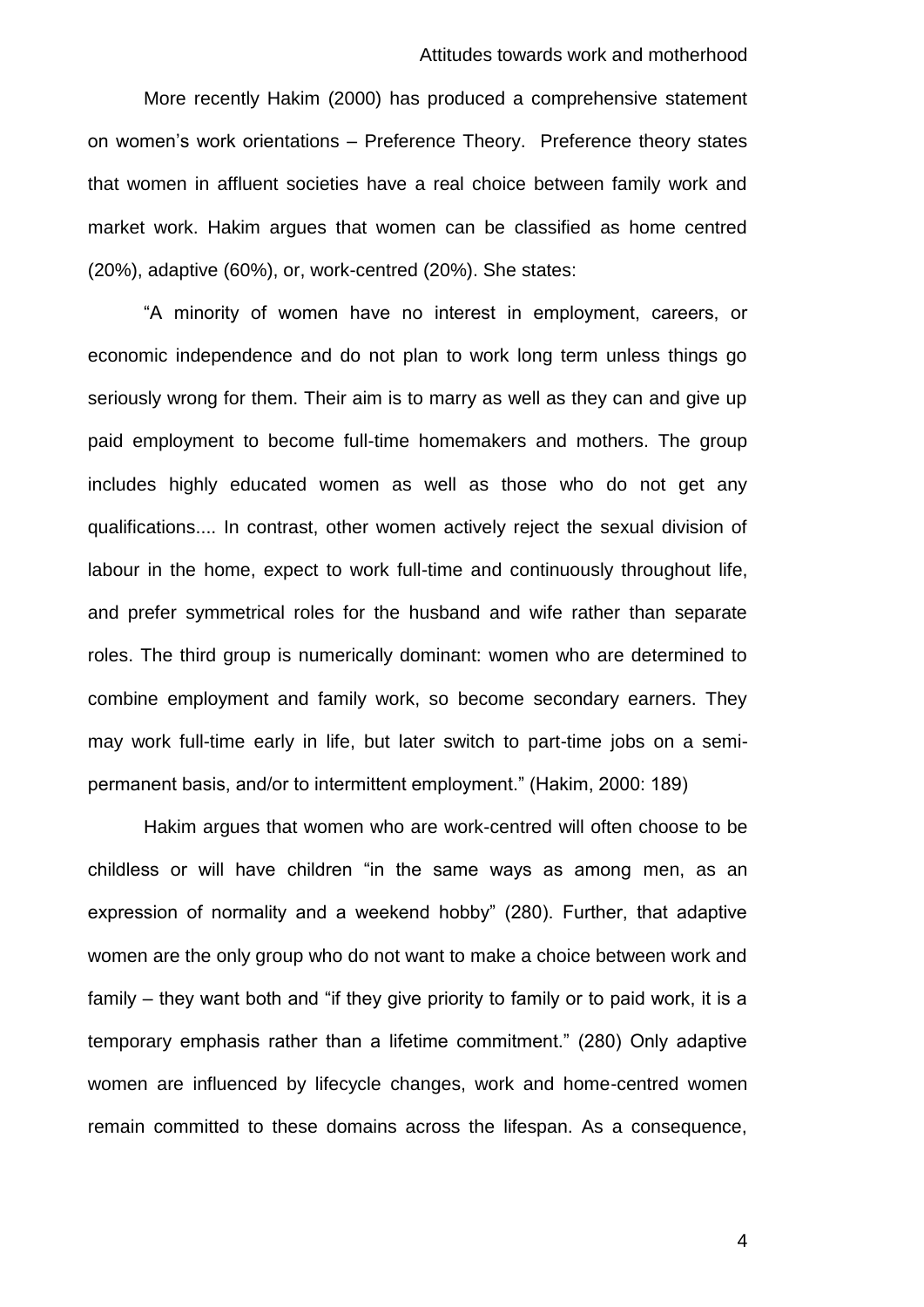adaptive women are less likely to make significant achievements in the world of work because they prefer a balanced life.

Hakim (2000) notes that the theorising of social change has taken different directions within social science. Attitudes and values have traditionally been examined within social psychology, whereas sociologists and economists have focused on social structural, political and economic factors. She suggests that preference theory demands a change of emphasis in sociology – a move away from social structural factors toward the examination of preferences and values.

As social psychologists working in a sociological domain we are only too ready to rise to this challenge. In the present study we explore the attitudes of women who are mothers. Hakim (2000) suggested that even childless women may prioritise the domestic sphere. However, the present study focuses on mothers, rather than women in general. This is because we wanted to examine attitudes to, and experiences, of motherhood and childcare as well as work. Owing to their status as a mother, it could be argued that all the working women in our sample may fall into the adaptive category. Whilst this is possible, only 16% of women born in 1953 remained childless (ONS 2000). Therefore some women with children might be expected to fall within Hakim's work-centred category. More importantly we would like to suggest that within the adaptive category suggested by Hakim (2000) are women with very diverse attitudes and experience. In particular we hypothesise that amongst mothers, an important determinant of work behaviour may be their experience of motherhood and childcare. Only longitudinal research will determine whether women who are home or work-centred make an early conscious and deliberate effort to concentrate their lives in these domains. However, it may be that women who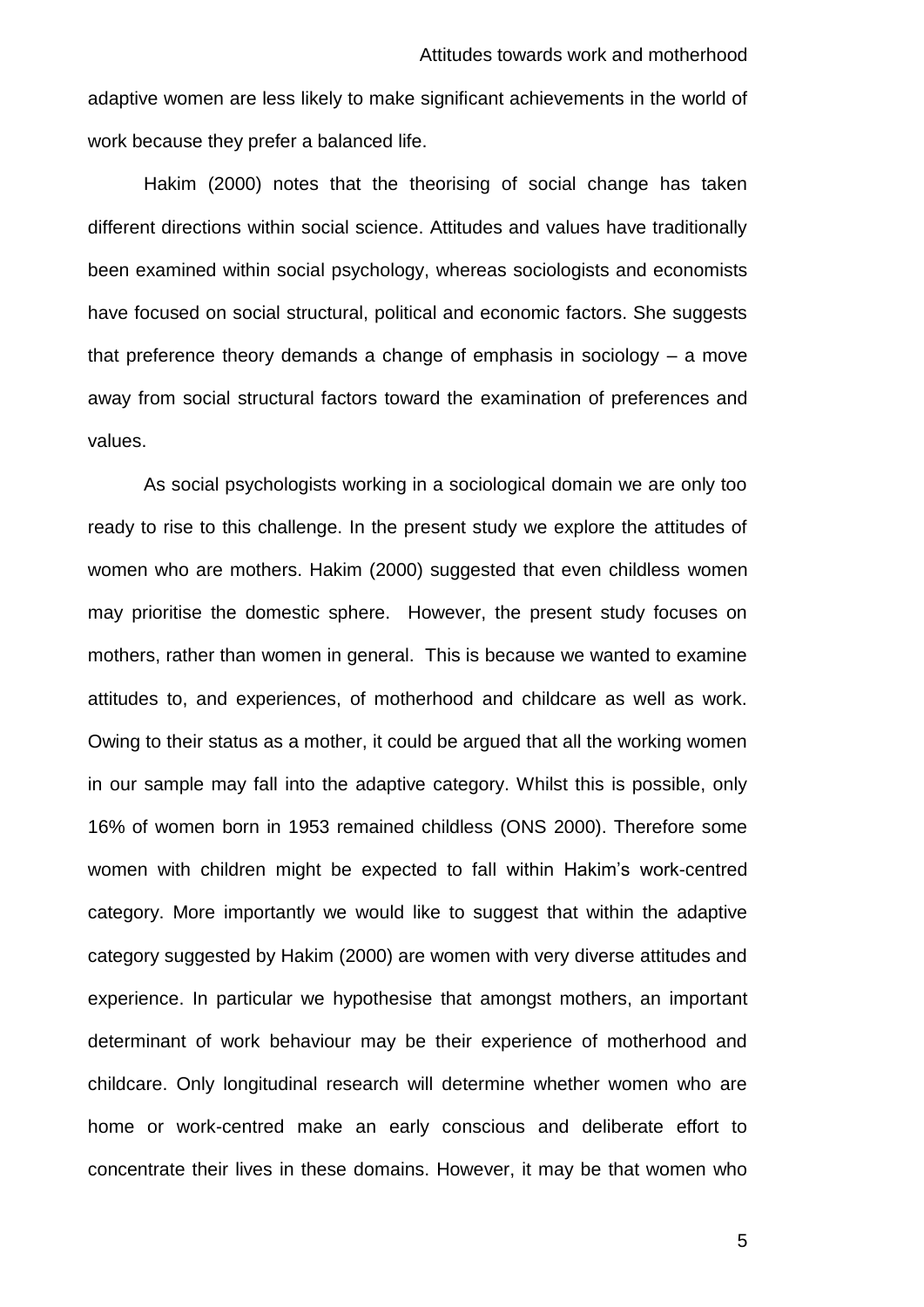could be classified as adaptive may hold very diverse attitudes to, and experiences of, caring for children as well as different attitudes to work.

Demographic research into women's work behaviour has shown that women's work participation increases with the age of the youngest child. Also women who are older and/or have a long work history are more likely to return to work after they have children (Thair and Ridson 1999). Thus age of youngest child and years of work are also examined in our study.

Our study also explores personal, general and ideological beliefs. There is evidence from international research that young adults may experience conflicts in their ideological and personal views about work and family roles. Burke (1994) looked at the values, career, and life expectations of Canadian university business students. He found that that men and women attached equal importance to work, marital, parental and home-care roles. However, when their own personal hopes and beliefs about work, family and parental responsibilities were examined, traditional ideas about the division of labour began to emerge. In another Canadian study, Davey (1998) looked at the way 54 female senior high school students evaluated career and family roles. She found that this sample placed a high and equivalent value on both career and family roles. She also found that even the women who indicated a marked preference to care full-time for their children had a strong image of themselves as a career woman. These two Canadian studies suggest that traditional and egalitarian beliefs may co-exist and that ideological beliefs may not be as good a predictor of work orientation as personal attitudes and experience.

The psychological literature also suggests that people may hold ambivalent or conflicted attitudes (Kaplan 1972) and that people may hold positive and negative attitudes toward an entity simultaneously. This means that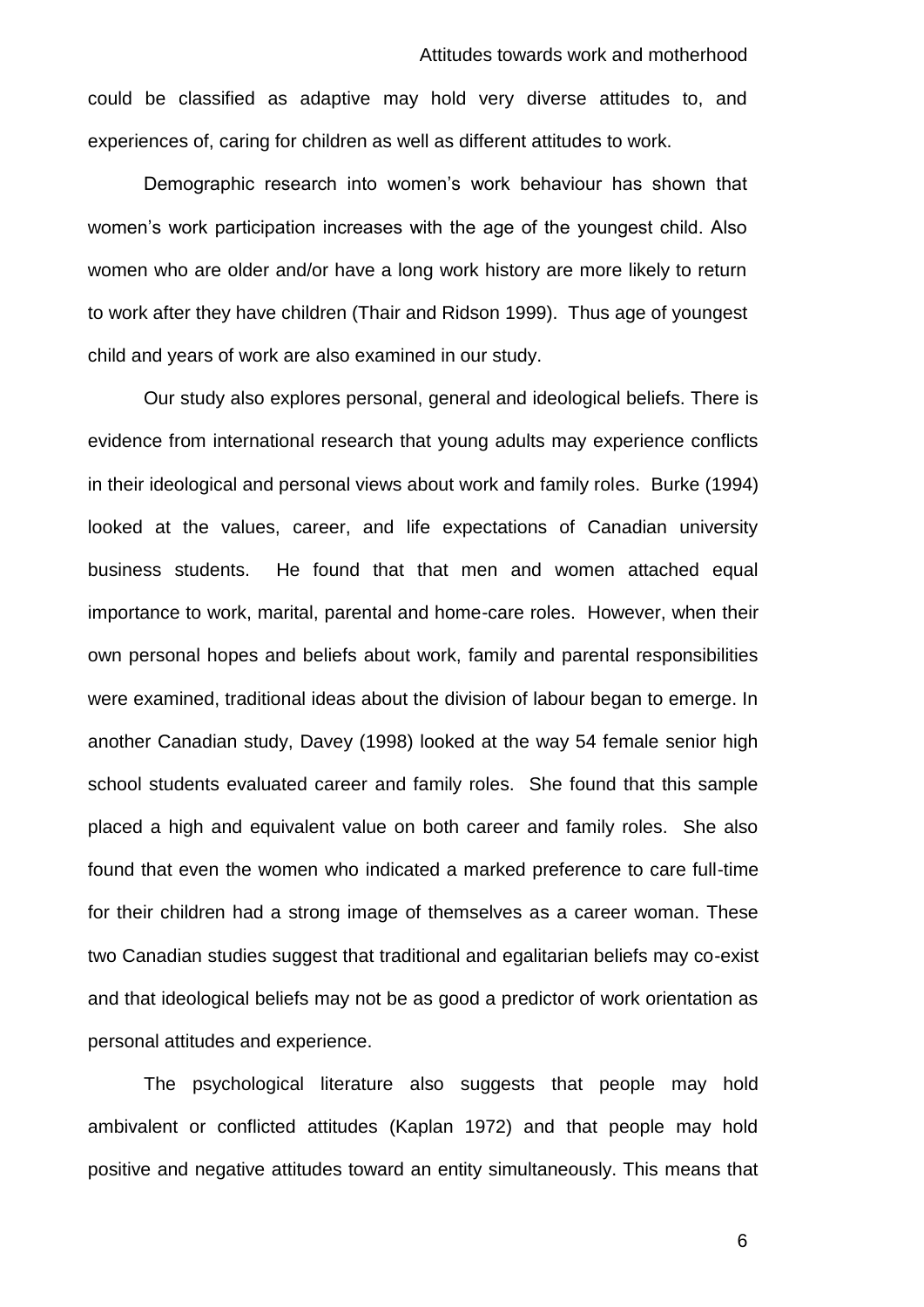#### Attitudes towards work and motherhood

it can be important to examine both negative and positive attitudes separately rather than simply represent them as opposite ends of a continuum. When examining the attitudinal determinants of behaviour psychological research has shown that negative attitudes toward an entity may be qualitatively different from positive attitudes (e.g. Maio and Olson 2000).

In the present study positive and negative, as well as personal, general and ideological attitudes to motherhood, childcare and work were examined in women with dependent children.

#### **Method**

#### **Design**

A questionnaire survey was conducted to investigate attitudes and beliefs of mothers about work, motherhood, combining the two roles and the issues surrounding childcare.

#### **Participants**

A total of 293 questionnaires were distributed through nursery schools, mother and toddler groups and two large retailers in Kent. Of these, 119 were returned, giving a response rate of  $40.6\%$ <sup>1</sup>. Instructions on the first page requested that respondents be women who had children. This provided a targeted sample of mothers, rather than a random sample of women.

#### **Materials**

The scales within the questionnaire were designed to measure attitudes towards motherhood and work. Responses were measured on a seven-point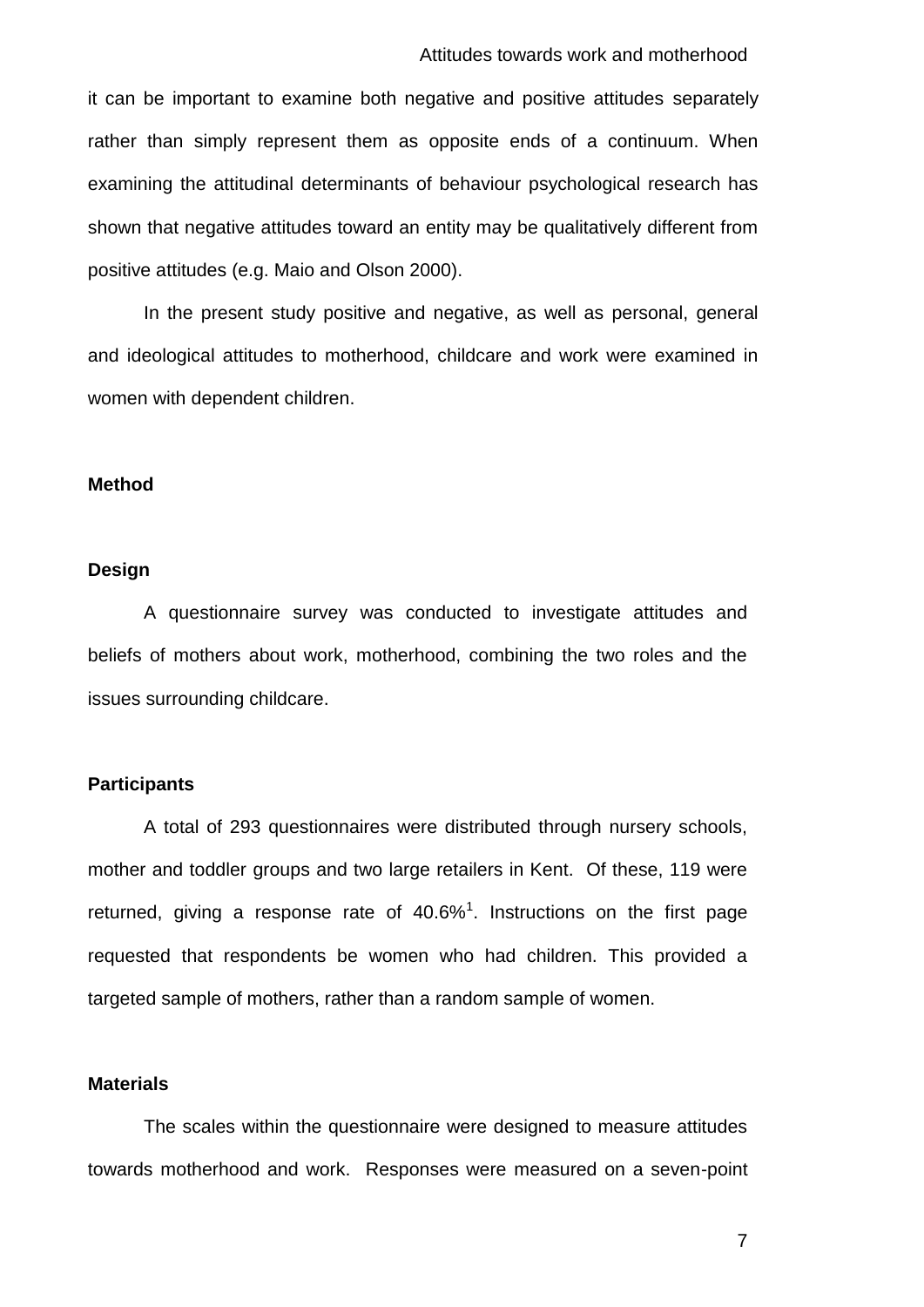scale: One denoted "strongly agree" and seven denoted "strongly disagree". The scale structure was confirmed using principal components analysis with varimax rotation<sup>2</sup>. Where a clear factor structure was confirmed, the items were summed and averaged to create indices of each scale. Internal reliability was assessed using Cronbach's alpha to ensure that the items also formed a conceptually consistent scale. A number of single items about lifestyle choices were also included. The scale designed to examine the role of fathers as primary carers did not form a reliable scale, these items were included separately.

#### *General Attitudes*

*General positive attitude towards motherhood.* Two items: " In general being a mother is a fulfilling/rewarding experience".

*General negative attitude towards motherhood.* Five items:

"In general being a mother is exhausting/boring/socially isolating/emotionally draining/stressful".

*General positive attitude towards work.* Four items: "Becoming a worker is an essential part of a woman's development/gives a woman a positively valued status in our society"; "For a woman being a worker is a fulfilling/rewarding experience".

*General negative attitude towards work.* Three items: "In general, women find work exhausting/emotionally draining/stressful".

#### *Personal attitudes*

*Personal positive attitudes toward motherhood.* Four items: " For me, motherhood is a happy/fulfilling/rewarding experience"; "I am a good mother".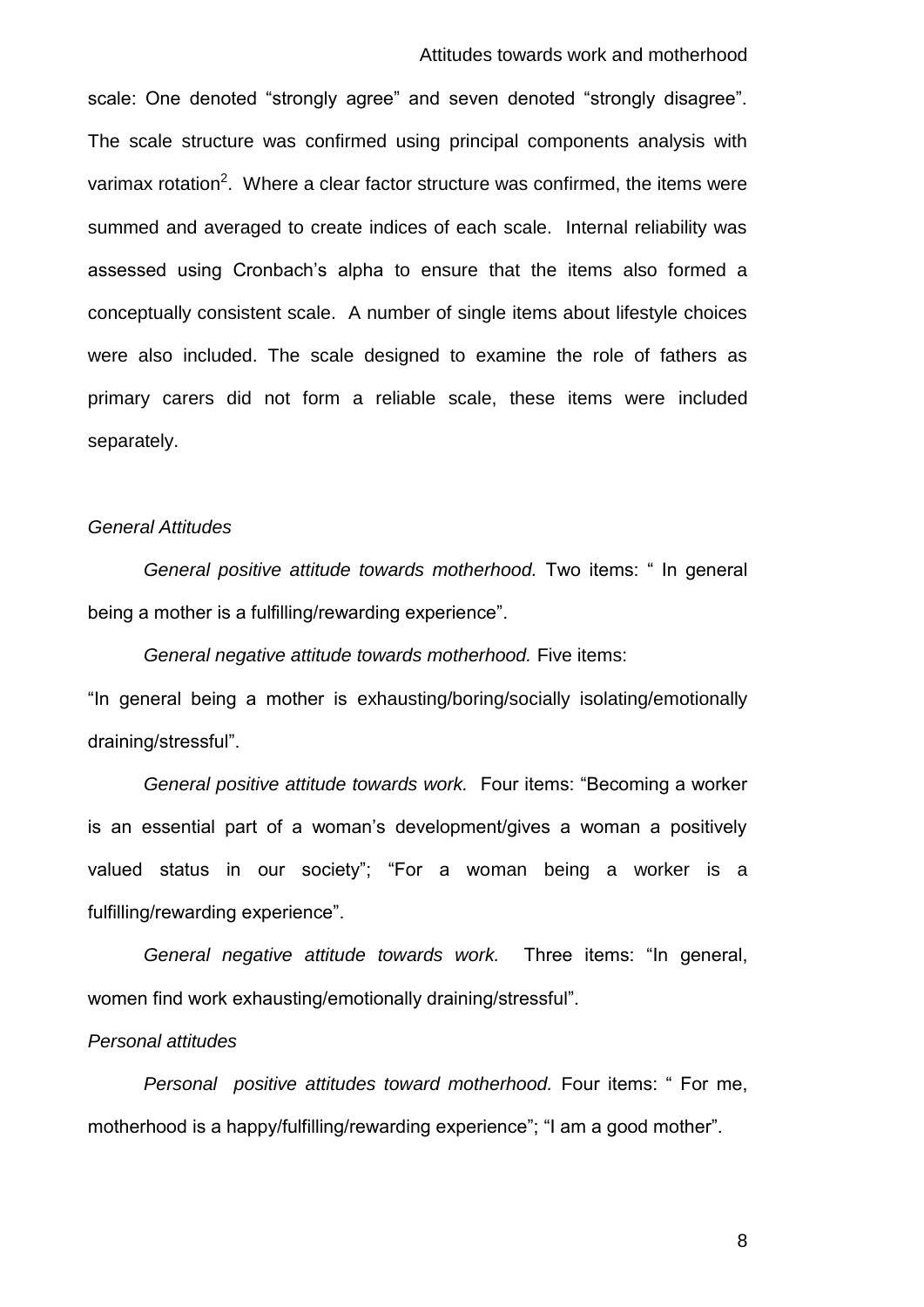*Personal negative attitudes toward motherhood.* Four items: "For me, motherhood is an exhausting/stressful/socially isolating/emotionally draining experience".

*Personal positive attitudes toward work.* Four items: "For me, work is a happy/fulfilling/rewarding experience"; "I will am/would be successful in my working role".

*Personal negative attitudes toward work.* Three items: "For me, work is an exhausting/ stressful/emotionally draining experience".

*General Attitudes to Combining Work and Motherhood*

*Mothers should have a choice about working.* Two items: "Women with pre-school/school age children should work if they want to".

*Mothers should work if it is a financial necessity.* Two items; "Women with pre-school/school age children should work if they need to financially".

*Combining work and motherhood benefits both roles.* Two items: "Being a mother would make a woman a better worker" and "Being a worker would make a woman a better mother".

*Combining work and motherhood damages both roles.* Two items: "Being a mother would make a woman an inadequate worker" and "Being a worker would make a woman an inadequate mother".

*Easy to combine work and motherhood.* Two items: "It is easy/difficult to combine work and motherhood".

*Personal Commitment to Work and Motherhood.*

*Commitment to work.* Two items: "Being a worker is important to me" and "It is important to me to be a competent worker".

*Commitment to motherhood.* Two items: "Being a mother is important to me" and "It is important to me to be a competent mother".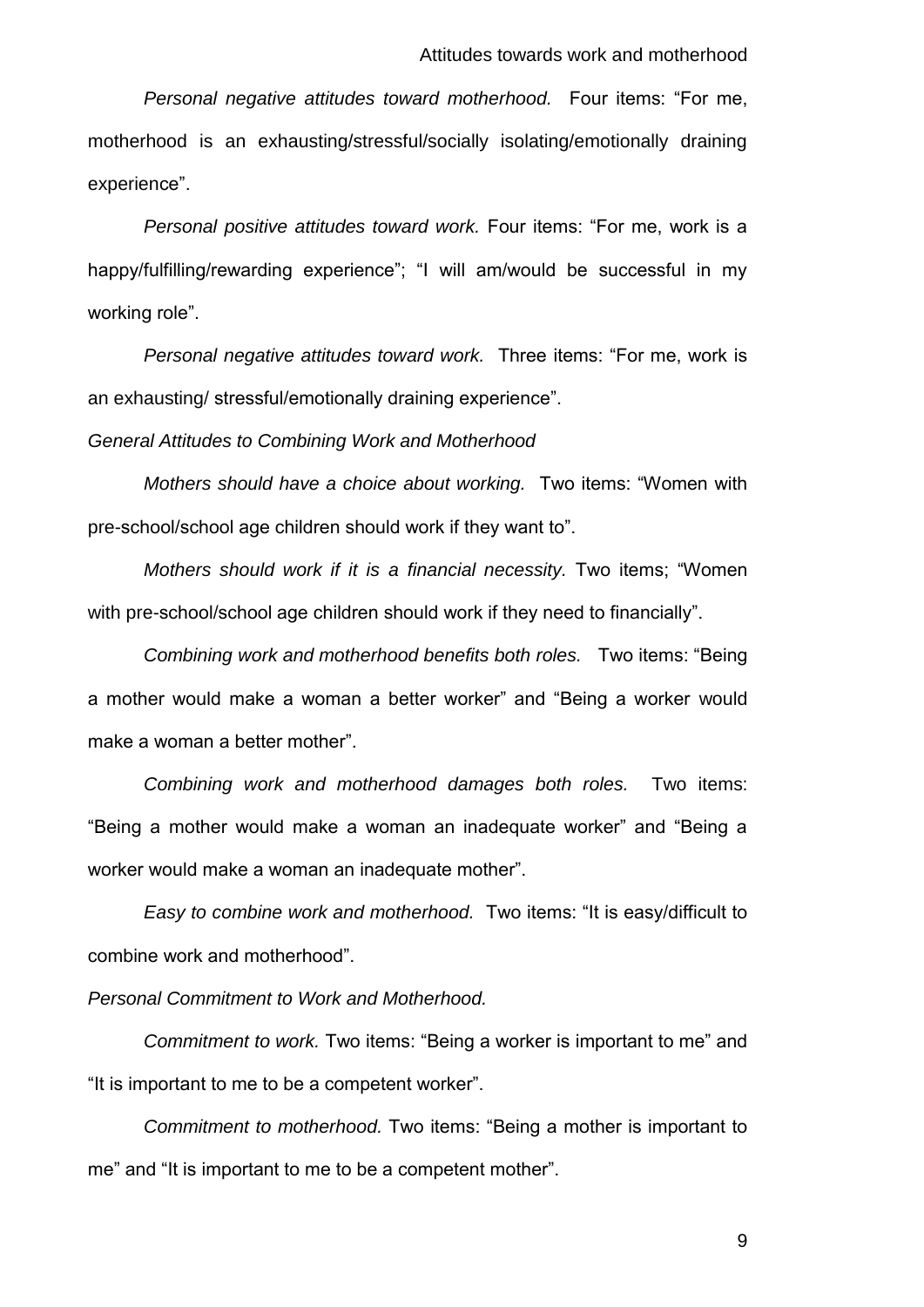#### *Childcare.*

*Mothers as primary carers.* Three items: "Mothers should be the primary carers of their children", "Women are intuitively aware of the needs of their children" and "Women are naturally able to perform all childcare duties".

*Mother and father primary care benefits.* Four items measured how strongly the women agreed that the child would benefit in terms of their emotional and physical health and the development of their intellect and social skills.

*Other care benefits.* Four items measured respondent's beliefs that a pre-school child might benefit physically, emotionally, intellectually and socially from being placed in their most preferred childcare option.

*Fathers as primary carers.* These five items did not form a reliable scale, but were examined separately: "Men should be involved in childcare." "Men and women should share childcare equally." "It is alright for men to be the primary carers of their children." "Men are intuitively aware of the needs of their children." "Men are naturally able to perform all childcare duties, except for breast-feeding."

#### *Ideological beliefs*

Five separate items: "Motherhood is more important than work." "Motherhood and work are equally important." "Work is more important than motherhood." "All women should have the opportunity to work across their life-span." "It is socially unacceptable to combine work and motherhood."

#### **Procedure**

Questionnaire packs were distributed which contained a description of the survey and examples of how to complete the seven-point scales. The instructions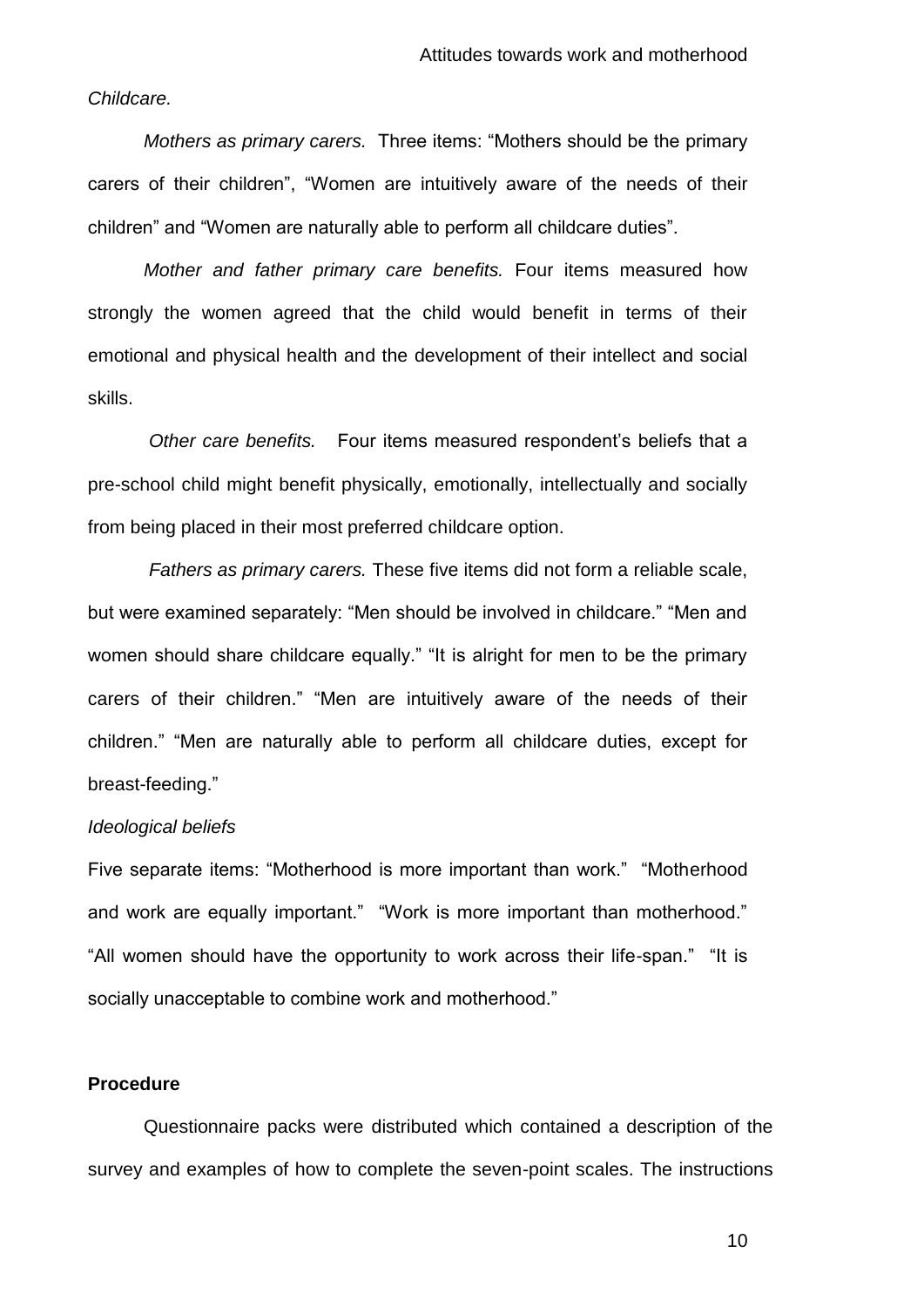asked the women to give their personal views and not to consult with others. They were assured of the anonymity of their responses.

#### **Results**

#### *Employment.*

One hundred and sixteen of the women gave information about their employment status, of these 26.7% ( $n = 31$ ) were working full-time, 45.7% ( $n =$ 53) were working part-time and 27.6% ( $\underline{n}$  = 32) were doing no paid work<sup>3</sup>.

#### *Social Class.*

Social class was defined in terms of five groups according to the Standard Occupational Classification (OPCS 1991). All five social classes were represented in the sample. The majority fell within social classes two (managerial and technical occupations) and three (manual and non-manual skilled occupations). Social class was entered in each analysis but was not a significant predictor of employment category in this sample.

#### *Age.*

The mean age of the sample was  $37.32$ ,  $(SD = 7.61, N = 117)$ .

#### *Scale Means and Reliability*

Table One shows the reliability of each scale as measured by Cronbach's alpha. The means for each scale and means broken down by employment category are also shown.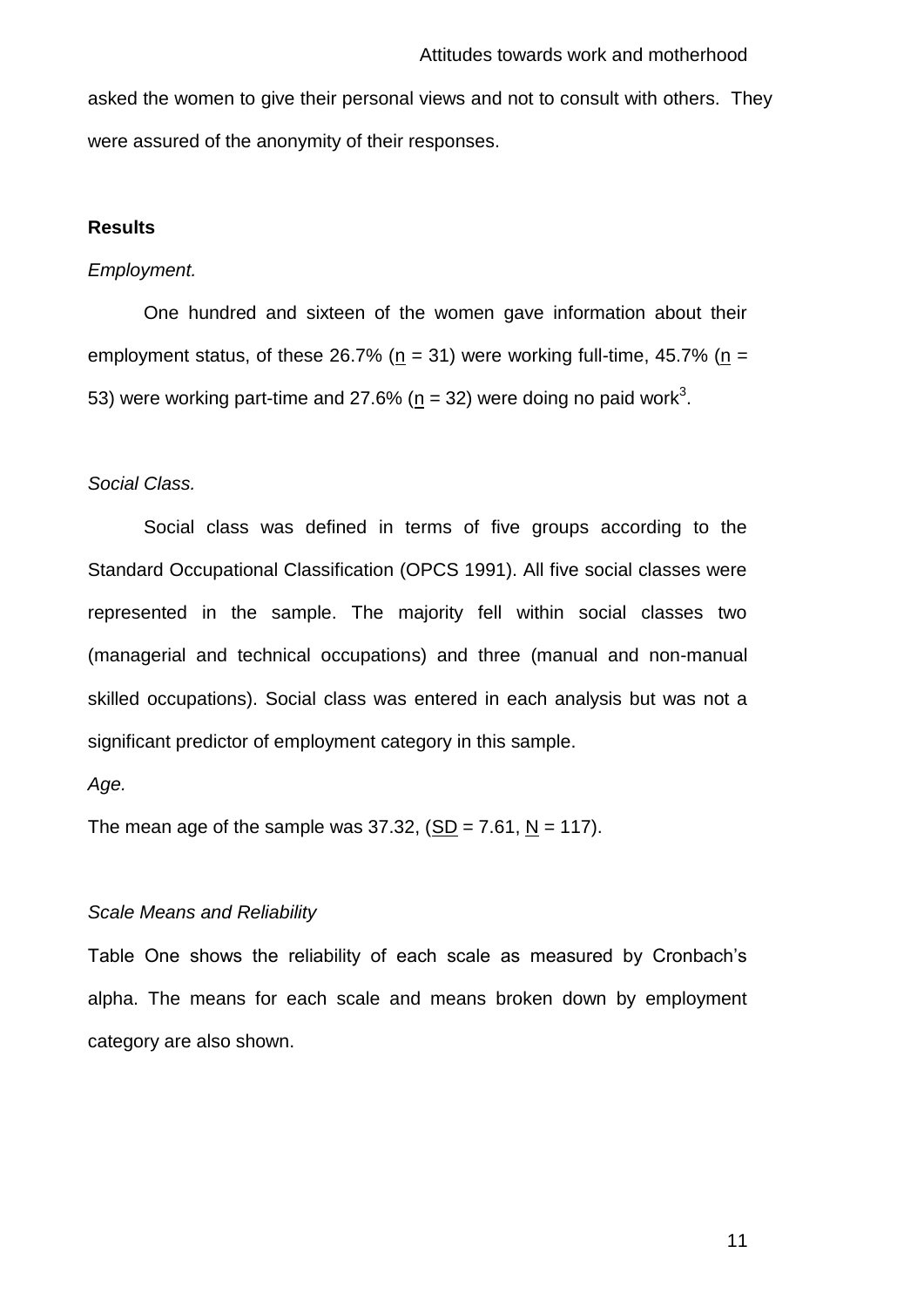#### *Predicting the Employment Category*

Multinomial logistic regression was used to determine which variables discriminated each of the three groups defined according to employment status. The analysis was applied in two ways; first no paid work was used as the baseline category against which those doing full-time work and part-time work were compared. Second, women doing part-time work were used as the baseline category against which women doing full-time work and no paid work were compared. The exact number of cases in the following analyses varies because of outliers and randomly distributed missing data. In each case the attitude scales were entered into the analysis alongside years of work, social class and age of youngest child.In the tables that follow, positive beta weights indicate that the variable is positively associated with the outcome. Negative beta weights indicate that the variable is negatively associated with the outcome.

#### *Predicting Employment Status Using No Paid Work as the Baseline Category*

The use of no paid work as the baseline category produced a model which was significantly different from a constant only model:  $\chi^2$  (12) = 89.32, <u>p</u> < .001. The Nagelkerke  $R^2$  statistic showed it accounted for 65.5% of the variance. It predicted full-time work with 67.7% accuracy, part-time work with 86.5% accuracy and no paid work with 81.8% accuracy. The overall rate of predictive accuracy was 80.0%.

When predicting full-time work against a baseline of doing no paid work the strongest predictor, according to the odds ratio, was *work commitment* (Table 2). The higher their work commitment, the more likely women were to work full-time. The next most important predictor of full-time work was *personal*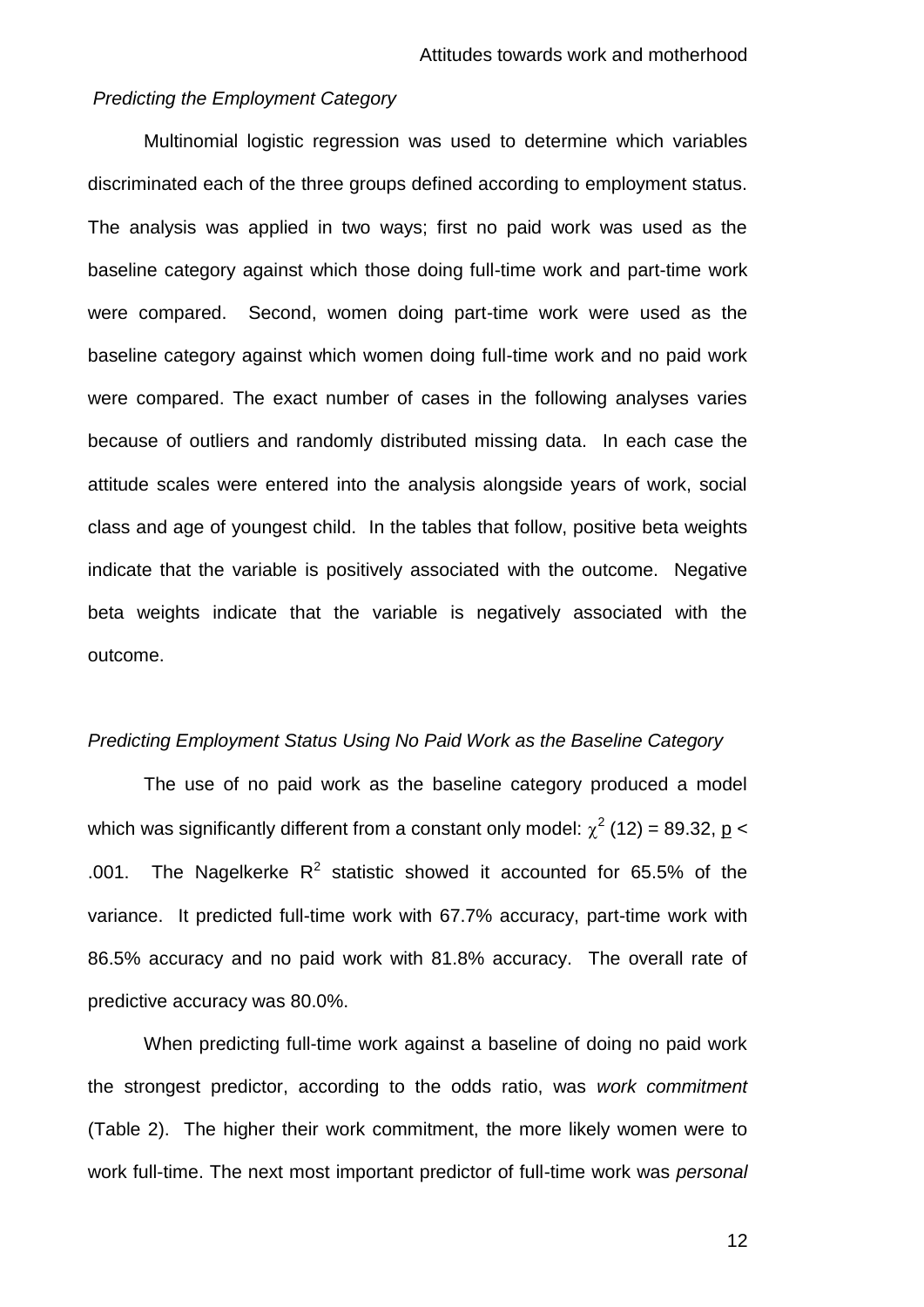*negative attitudes toward motherhood.* This indicates that full-time workers felt less negative about their experience of motherhood. The next most important predictors were *mothers as primary*-*carers* and *other-care benefits.* The less women agreed with the idea of a mother providing a unique role as a primary caregiver, the more likely they were to work full-time. The more women agreed that children might benefit from alternative child-care the more likely they were to work full-time.

Years of employment and age of youngest child were significant predictors: As years of employment increased, women were more likely to be working full-time and the older their youngest child the more likely they were to work full-time.

Part-timers could be distinguished from the base-line category of nonworkers by some of the same predictors as full-timers – *work commitment, personal negative attitudes about motherhood,* and, *mothers as primary carers* (Table 2).

Table 2 about here

*Predicting Full-Time Employment Using Part-Time Work as the Baseline Category*

Part-time work was used as the baseline category and full-time work was the predicted category. The final model was significantly different from a constant only model:  $\chi^2$  (10) = 82.79, <u>p</u> < .001. According to the Nagelkerke R<sup>2</sup> statistic it accounted for 62.4% of the variance. It predicted full-time work with 67.7% accuracy, part-time work with 82.7% accuracy and no paid work with 68.2% accuracy. The overall rate of predictive accuracy was 75.2%.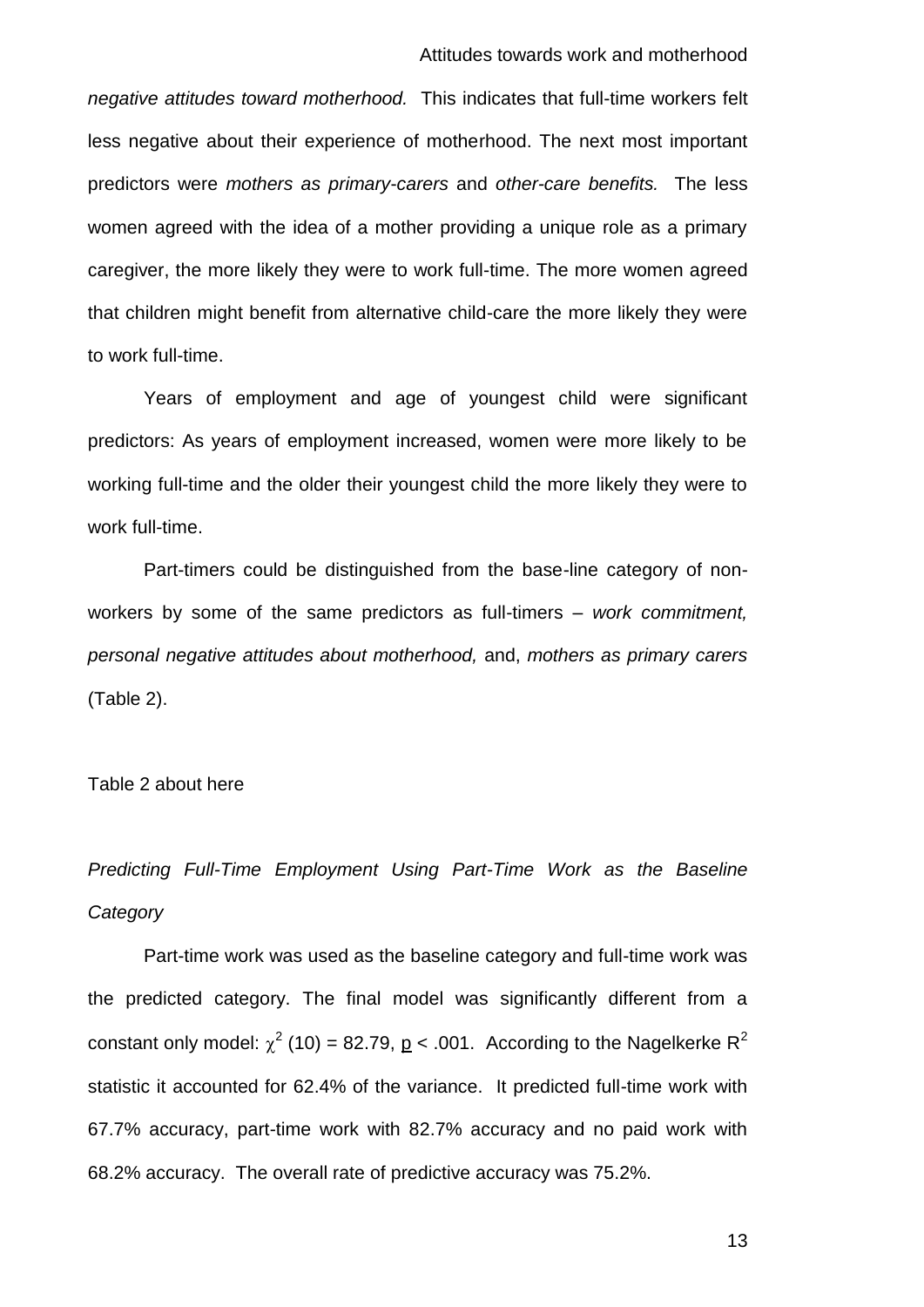The scale which most strongly distinguished full-time workers from parttime workers was *work commitment* (Table 3). Full-timers had higher levels of work commitment. In addition, when compared to part-timers, full-timers held less personal negative attitudes about motherhood, tended to have had a longer previous history of working, and to have older children.

#### Table 3 about here

#### *The Relative Importance of Work and Motherhood*

Four items were used to explore the relative importance of work and motherhood. Analysis of variance showed that there were no significant differences between the views of the three groups (See Table 1). All three groups tended to agree that motherhood is more important than work and to disagree with the idea that work is more important than motherhood. All three groups strongly agreed with the idea that women should have the opportunity to work across their life span.

#### **Discussion**

Our findings show that it was possible to discriminate between mothers who worked full-time, those who worked part-time, and those who were doing no paid work in terms of their work commitment and their attitudes to motherhood and childcare. Social class did not relate to work behaviour and the attitudinal variables accounted for additional variance even when the age of the youngest child and years of work were accounted for.

Mothers who were working, either part-time or full-time, could be distinguished from those who were not in employment on the basis of three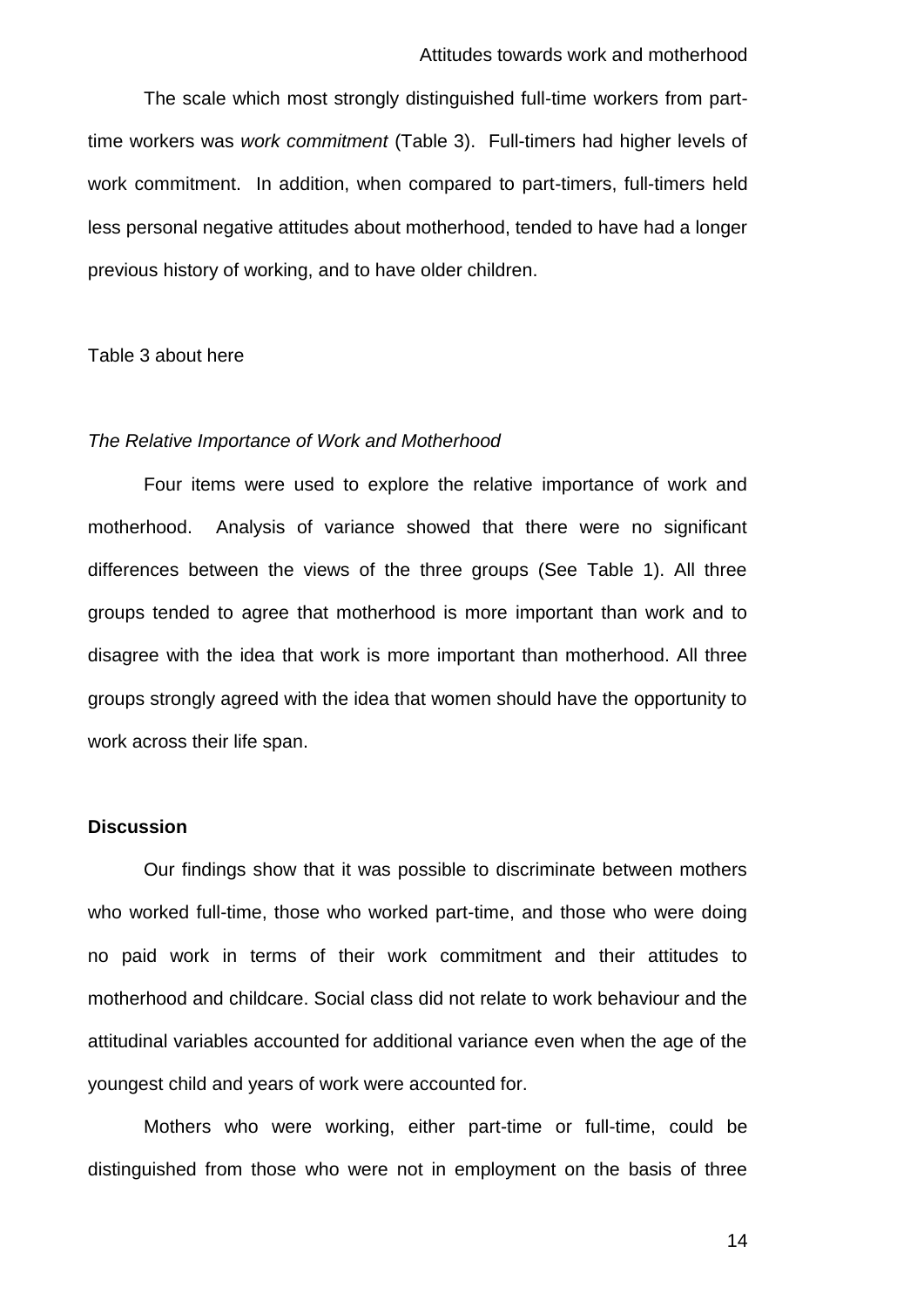attitude scales. The strongest attitudinal discriminator was the woman's strength of work commitment. Those who were in paid employment had higher scores on this scale. A dispositional level of work commitment may therefore drive work behaviour. Alternatively, it could be argued that it is difficult for women who are not in work to maintain high levels of work commitment because they have relinquished their personal identity as a worker. This may be part of the barrier women face when they consider returning to paid employment.

The second most influential scale that distinguished women who were doing paid work was personal negative attitudes to motherhood. All of the women in our sample were mothers, but positive aspects of motherhood did not differentiate between groups. It was their negative views about motherhood that discriminated between workers and those doing no paid work. Those who were working agreed less strongly that motherhood was a boring, exhausting, stressful and socially isolating experience.

Women who were in paid employment also agreed less strongly that mothers should be the primary carers of their children and that women are naturally or intuitively equipped to do so.

The concept of 'other care benefits' also distinguished full-time workers from those who were not in paid employment. This item was asked in reference to the individual's most preferred childcare option. The power of this predictor rested on the fact that while non-workers tended to disagree that a child might benefit from alternative childcare, and part-timers scored around the mid-point, full-timers tended to agree that children might benefit from alternative forms of child-care. This finding may be linked to the idea that those who remain at home with their children regard the mother's role as crucial to the child's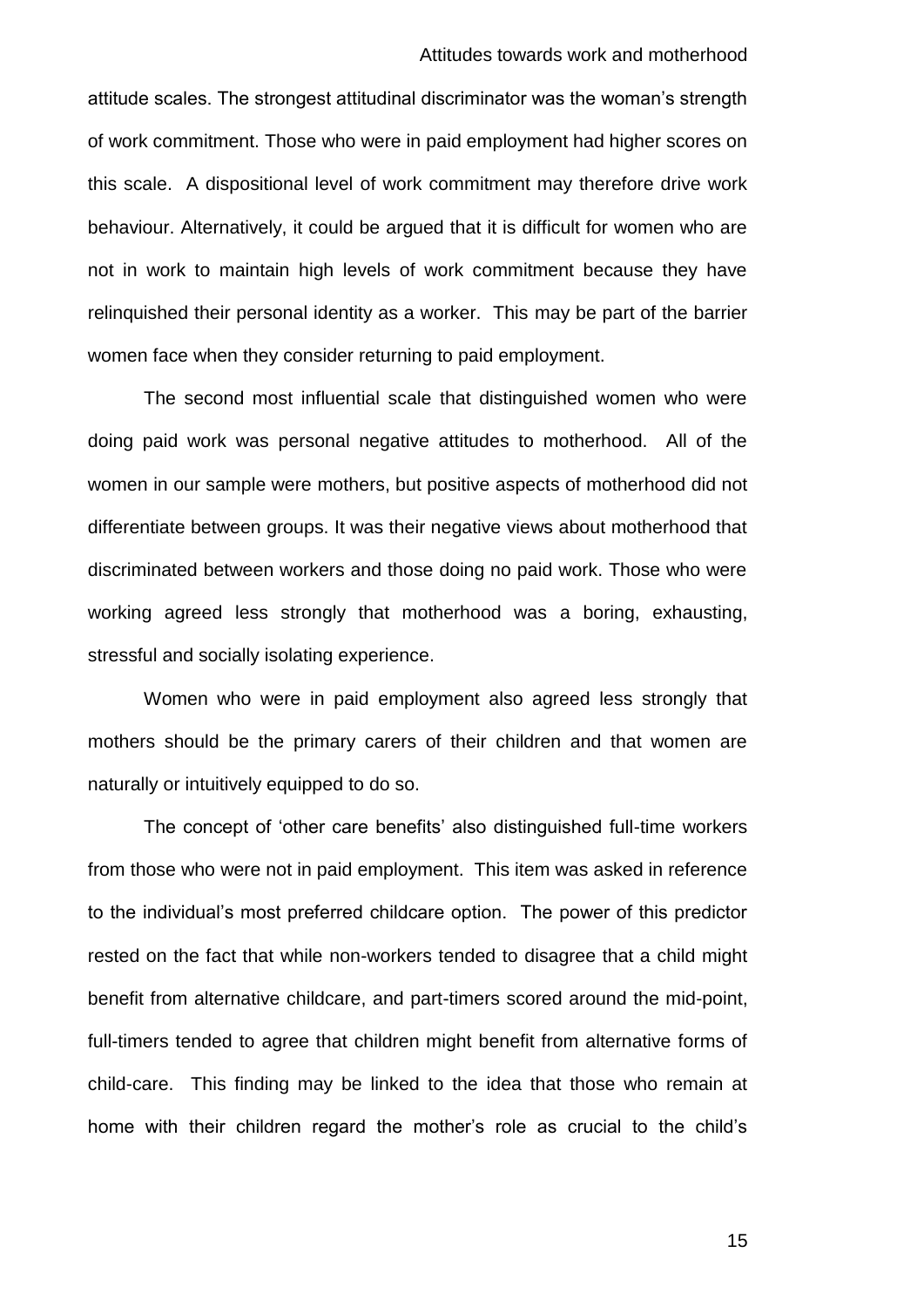upbringing – they do not think that anyone but themselves can provide the type and quality of care they want for their child.

Years of work also distinguished full-timers, but not part-timers, from non-workers. The longer the work experience the more likely the women were to work full-time.

Women who worked full-time and those who worked part-time could also be distinguished on the basis of their work commitment. While age of youngest child and years of work did play a part in the division of full-time and part-time workers, the strongest discriminator was work commitment. The higher the work commitment, the more likely they were to work full-time rather than part-time. This suggests that these women combined full-time work with motherhood because their working role was an important part of their self-identity. Fulltimers could also be distinguished from part-timers on the basis of their negative attitudes to motherhood. Full-timers agreed less strongly that there were negative aspects to motherhood.

Whilst the mothers could be differentiated on the basis of some of their attitudes it is also important to note that their views on many aspects of work and motherhood did not differ significantly. This is particularly true of their ideological views. All three groups agreed that motherhood is more important than work. All three groups disagreed that work is more important than motherhood. The mothers in this study, independent of work status, tended to place a high value on motherhood relative to their working role. However they all agreed strongly that every woman should have the right to work across their lifespan. This suggests that women who might be categorised as home-centred still supported the idea that a working role is important for women.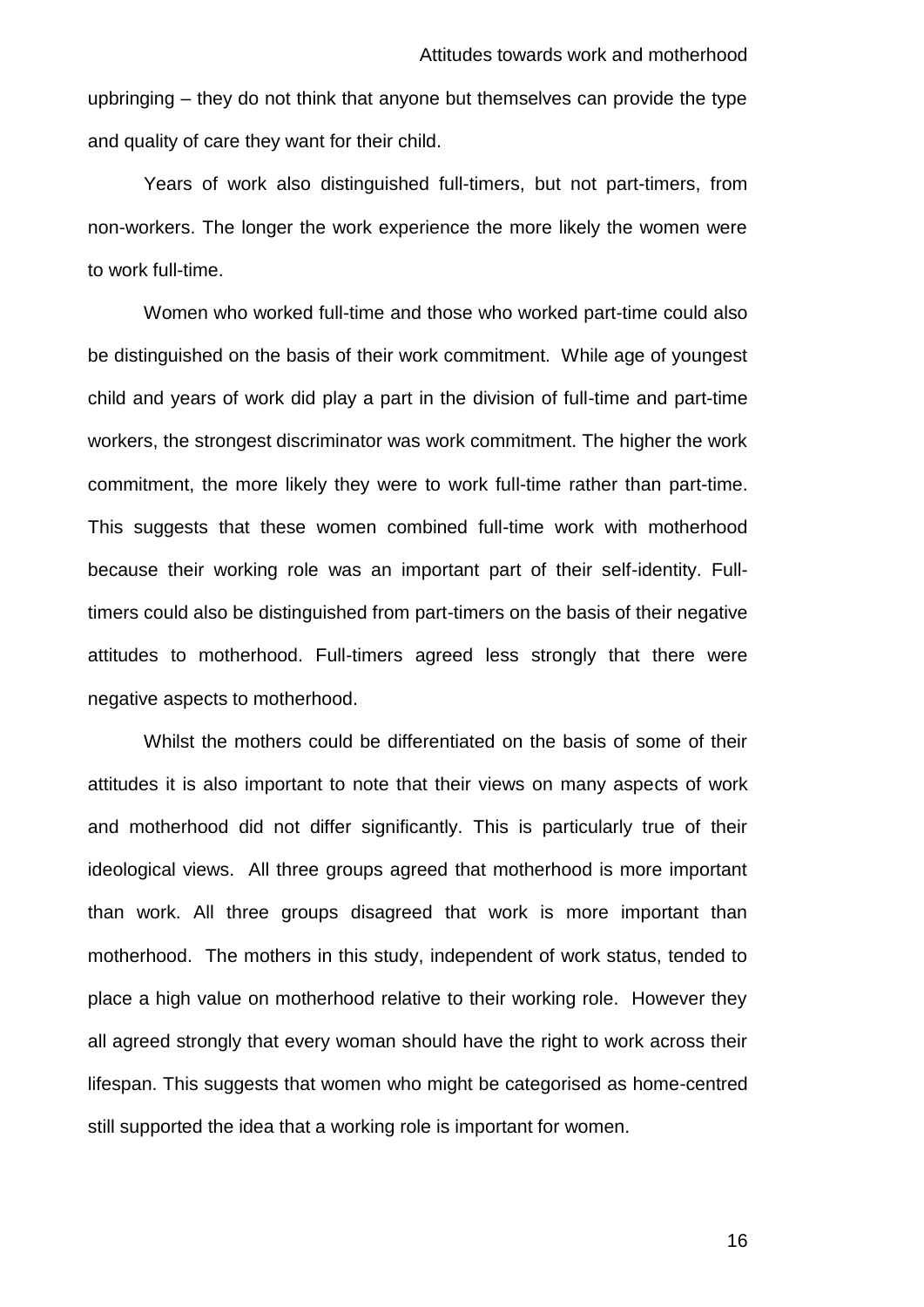#### Attitudes towards work and motherhood

The findings from the present study do in many ways support Hakim's (2000) categorisation of women. Our findings indicate that one reason why women work is their commitment to a working role. Perhaps most interesting, is the way in which negative attitudes to mothering are related to women's work behaviour independently of work commitment. Mothers who were not working, and those who were working part-time agreed more strongly that they found aspects of motherhood boring, exhausting, stressful and socially isolating. Women who work full-time feel less strongly that motherhood has a negative component. It seems that time spent in work has a positive effect on the way women feel about their maternal role. Hakim (2000) argues that women form intentions and make choices about the way in which they divide their commitment between work and family. The present study shows that women's ongoing experiences of childcare and caring for children may also determine their participation in work.

Rose (2000) did not find substantial differences in the levels of work commitment of women who worked part and full-time. He also found that level of work commitment amongst full-time workers and homemakers varied according to their future intentions in relation to work. Rose's analysis was from the SCELI data in which the measure of work commitment was the 'lottery question' – the proportion saying they would continue to hold paid work, would continue to seek it, or would continue wishing to return to it, even if the financial need to do so was removed. In the present study work commitment was measured using items from the psychological literature that specifically reflect personal commitment to the working role rather than a (perhaps improbable) choice between a life of work and a life of affluence and leisure. Future research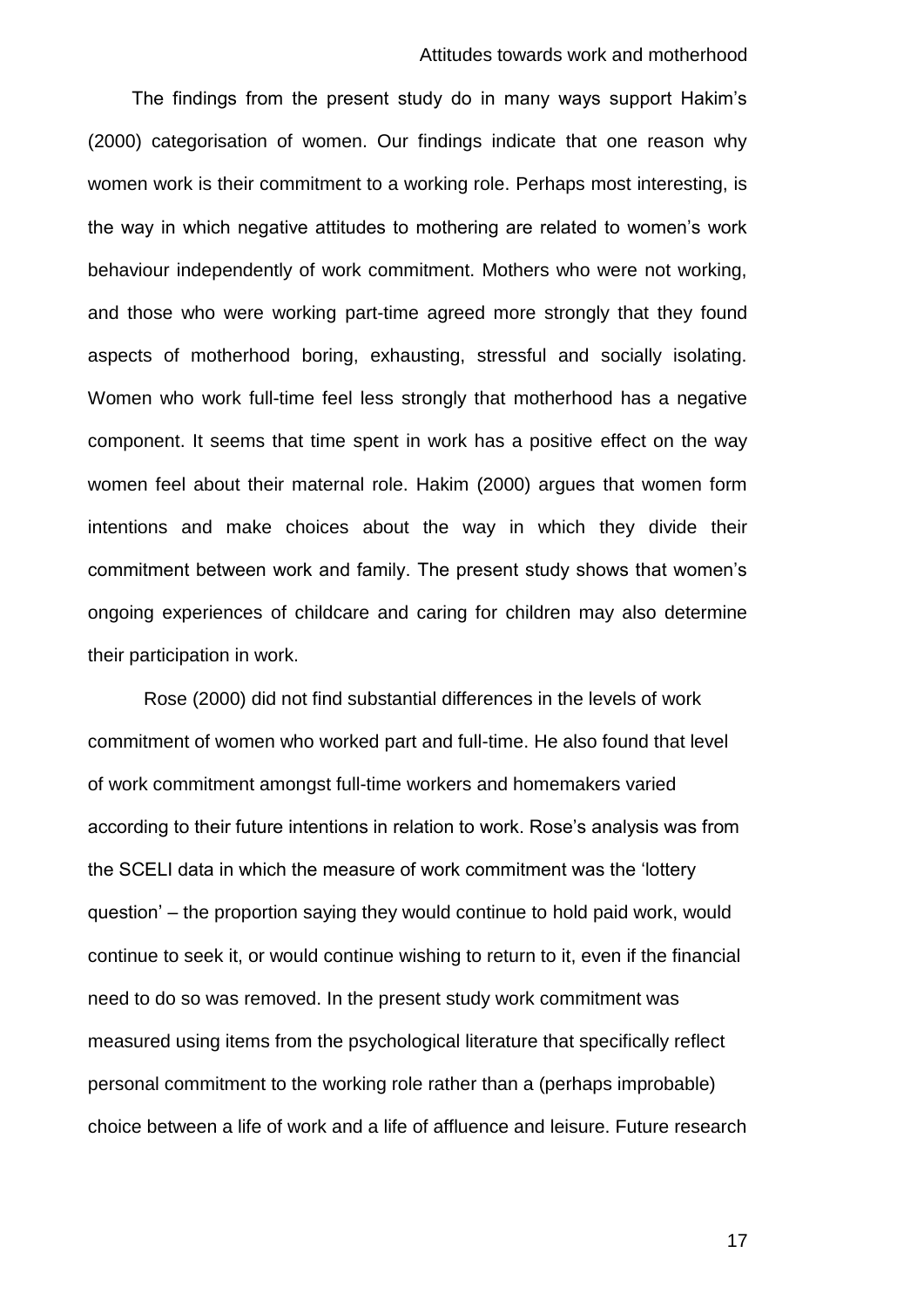should address the measurement of work commitment in order to determine which concepts most accurately reflect psychological commitment to work.

For mothers of dependent children the decision to work may be shaped by an enormous number of factors whether demographic, social, economic or psychological. In addition, the demands of work and childcare may have different consequences for different women. The present study has shown that women who do no paid work, those who work part-time, and those who work full-time, hold different attitudes to both motherhood and work. However they also share many attitudes and ideological beliefs. Whether the differences arise from different long-term intentions or from different experiences and opportunities can only begin to be examined by longitudinal research that begins before women become mothers (Houston and Marks 2000).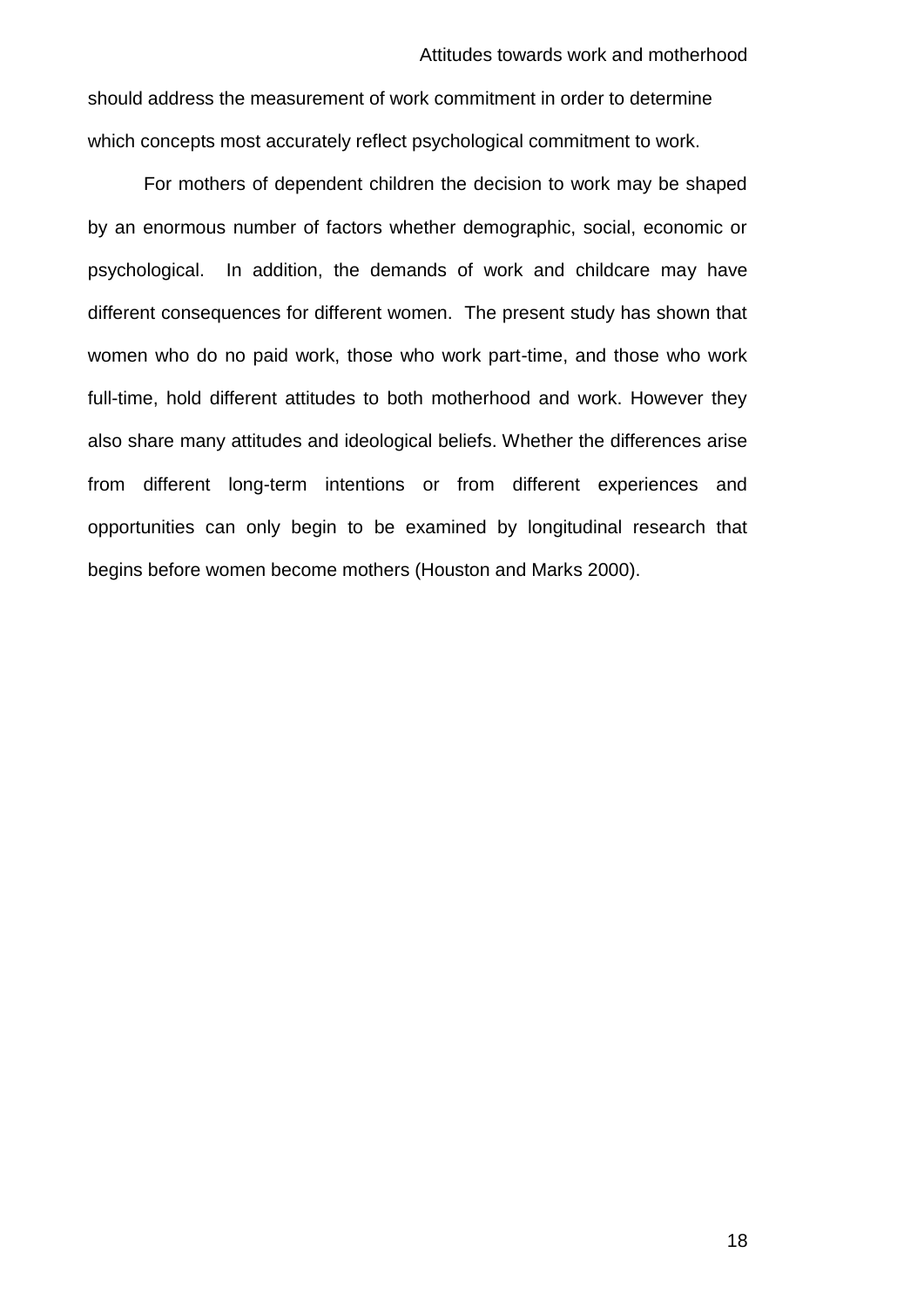#### **References**

- Burke, R. J. (1994) 'Career and life values and expectations of university business students', *Psychological Reports, 75* (1) 147-160.
- Crompton, R and Harris, F. (1998) 'Explaining women's employment patterns: orientations to work revisited', *British journal of Sociology, 30*, 427-425.
- Davey, F. H. (1998) 'Young Women's Expected and Preferred Patterns of Employment and Child Care', *Sex Roles, 38* (1/2), 95-102.
- Fagan, C. and Rubery, J. (1996) 'The salience of the part-time divide in the European Union', *European Sociological Review, 12*, 227-250.
- Ginn, J., Arber, S., Brannen, J., Dale, A., Dex, S., Elias, P., Moss, P., Pahl, J., Roberts, C. and Rubery, C. (1996) 'Feminist Fallacies: a reply to Hakim on women's employment', *British Journal of Sociology,* 47, 1, 167-174.
- Hakim, C. (1991) 'Grateful slaves and self-made women: Fact and fantasy in women's work orientations', *European Sociological Review,* 7, 2, 101- 121.
- Hakim, C. (1995) 'Five feminist myths about women's employment', *The British Journal of Sociology,* 46, 3, 429-455.
- Hakim, C. (2000) *Work-Lifestyle Choices in the 21st Century: Preference Theory.* OUP.
- Houston, D.M. and Marks, G. (2000) 'E*mployment Choices for Mothers of Pre School Children: A Psychological Perspective',* End of Award Report to ESRC.
- Kaplan, K.L. (1972) 'On the ambivalence-indifference problem in attitude theory and measurement: A suggested modification of the semantic differential technique', *Journal of Experimental Social Psychology, 33,* 190-210.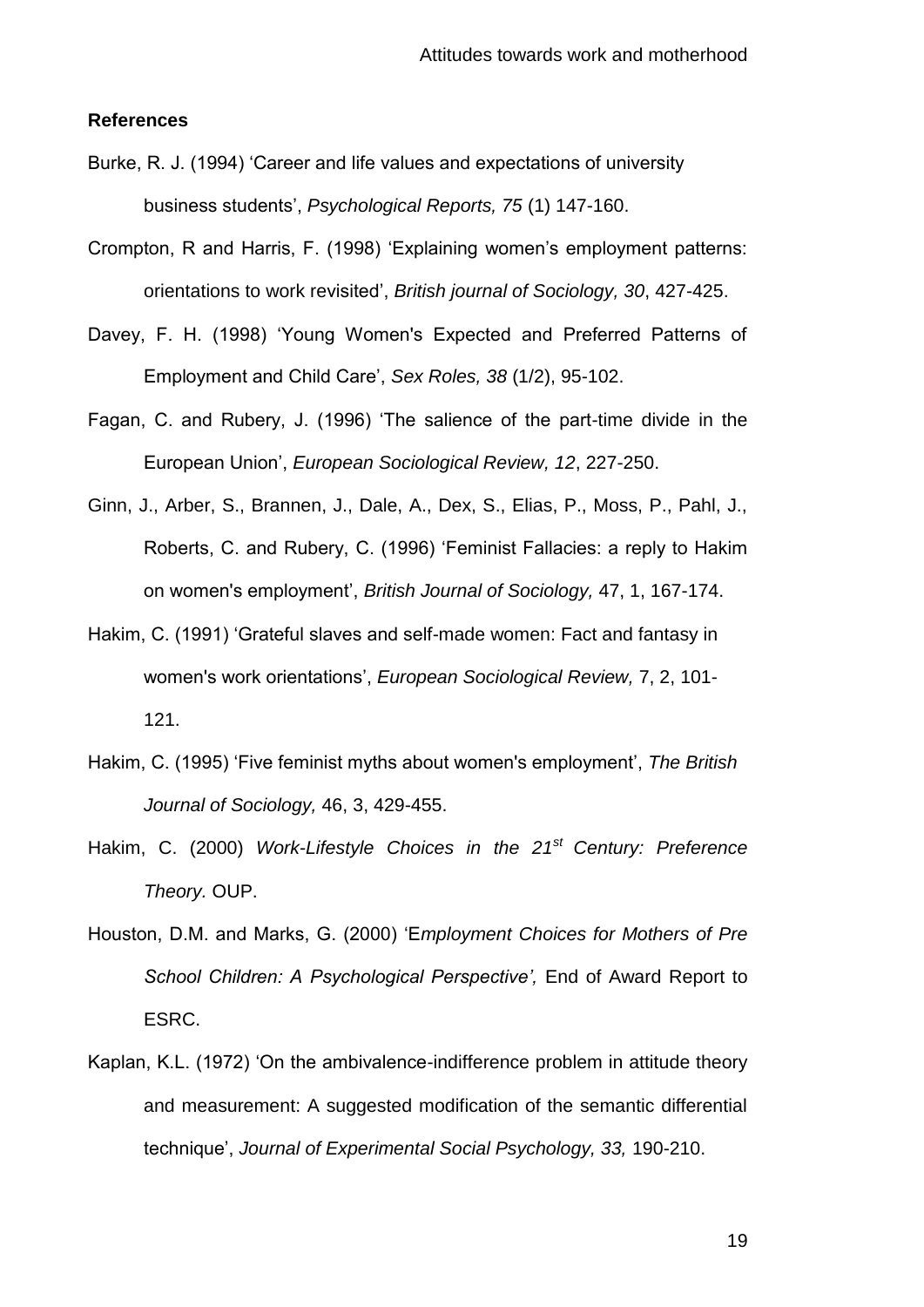Kinder, D. R., and Sears, D. O. (1985) 'Public opinion and political action', in G. Lindzey & E. Aronson (eds.), *Handbook of Social Psychology* (3<sup>rd</sup> ed, Vol. 2, (659-741). New York: Random House.

LFS (1998) *Labour Force Survey.* Office of National Statistics. Spring.

Maio, G. R. and Olson, J. M. (eds.) (2000) *Why we evaluate: Functions of attitudes*. Mahwah, NJ US, Lawrence Erlbaum Associates.

ONS (2000) *Men and Women in the UK.* The Women's Unit.

- OPCS (1991) *Social Occupational Classification, Vol. 1, 2, and 3,* Office of Population Census Surveys. London: HMSO.
- Rose, M. (2000) *Housework, Employment Plans and Women's Work Attitudes*. ESRC Working Paper 5.
- Thair, T. and Risdon, A. (1999) 'Women in the labour market: results from the Spring 1998 LFS', *Labour Market Trends,* March. UK HMSO.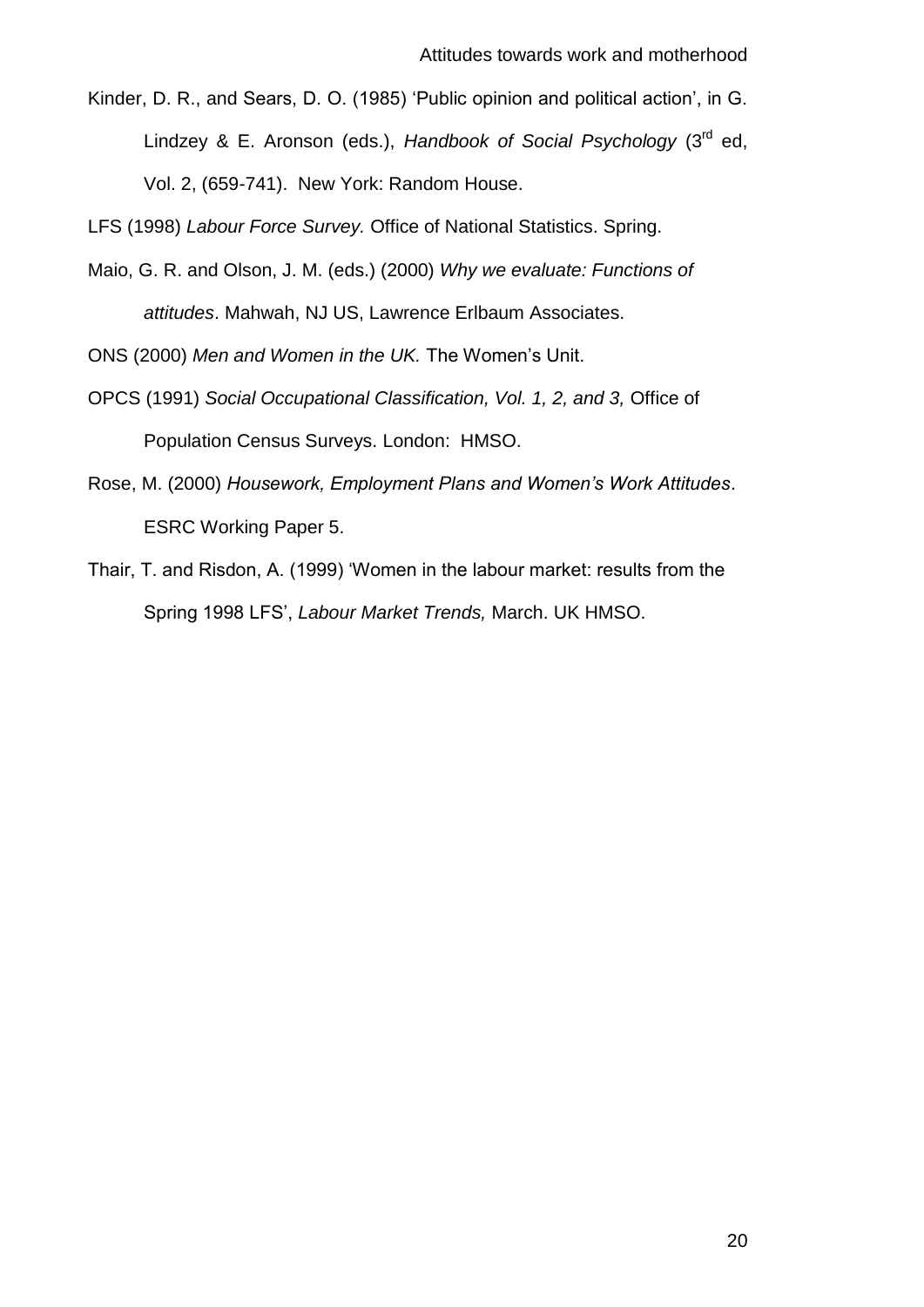## Table 1: Summary of Attitudinal Scales

| <b>Attitudinal Scales</b>              | <b>Alpha</b>             | Mean (SD)   | Full-time Work ( $n = 31$ ) |           | Part-time Work ( $n = 53$ ) |           | No Paid Work ( $n = 32$ ) |           |
|----------------------------------------|--------------------------|-------------|-----------------------------|-----------|-----------------------------|-----------|---------------------------|-----------|
|                                        |                          |             | <b>Mean</b>                 | <b>SD</b> | Mean                        | <b>SD</b> | Mean                      | <b>SD</b> |
| General positive motherhood            | .77                      | 1.84(.97)   | 1.86                        | 1.23      | 1.94                        | .81       | 1.65                      | .92       |
| General negative motherhood            | .70                      | 3.34(1.01)  | 3.39                        | 1.20      | 3.48                        | .94       | 3.08                      | .91       |
| General positive work                  | .67                      | 2.98(.93)   | 2.85                        | 1.12      | 3.11                        | .78       | 2.89                      | .96       |
| General negative work                  | .78                      | 3.12(.99)   | 3.18                        | 1.21      | 3.20                        | .89       | 2.94                      | .93       |
| Personal positive motherhood           | .85                      | 1.90(.78)   | 1.83                        | .90       | 1.91                        | .70       | 1.91                      | .81       |
| Personal negative motherhood           | .80                      | 3.25(1.25)  | 3.73                        | 1.44      | 3.29                        | 1.13      | 2.68                      | 1.02      |
| Personal positive work                 | .88                      | 1.99(.79)   | 1.85                        | .87       | 2.05                        | .78       | 1.99                      | .74       |
| Personal negative work                 | .82                      | 3.75(1.33)  | 3.43                        | 1.44      | 4.02                        | 1.22      | 3.59                      | 1.33      |
| Should have choice about work          | .76                      | 1.93(1.21)  | 1.61                        | 1.04      | 1.92                        | 1.15      | 2.27                      | 1.39      |
| Work if financial necessity            | .88                      | 2.26(1.43)  | 2.29                        | 1.45      | 2.15                        | 1.31      | 2.42                      | 1.60      |
| Combining benefits both roles          | .71                      | 4.06 (1.41) | 3.53                        | 1.45      | 4.03                        | 1.19      | 4.63                      | 1.53      |
| Combining damages both roles           | .74                      | 6.29(1.14)  | 6.34                        | 1.37      | 6.43                        | .79       | 6.03                      | 1.37      |
| Easy to combine both roles             | .88                      | 5.43(1.46)  | 5.24                        | 1.67      | 5.12                        | 1.50      | 6.11                      | 1.01      |
| Commitment to work                     | .62                      | 2.32(1.23)  | 1.63                        | .83       | 2.19                        | 1.07      | 3.22                      | 1.30      |
| Commitment to motherhood               | .67                      | 1.24(.52)   | 1.31                        | .72       | 1.26                        | .47       | 1.13                      | .34       |
| Mothers as primary carers              | .72                      | 3.53(1.47)  | 3.76                        | 1.75      | 3.66                        | 1.36      | 3.08                      | 1.28      |
| Mother care benefits                   | .91                      | 3.35(1.39)  | 3.23                        | 1.57      | 3.48                        | 1.36      | 3.24                      | 1.26      |
| <b>Father care benefits</b>            | .91                      | 3.65(1.30)  | 3.77                        | 1.41      | 3.56                        | 1.35      | 3.68                      | 1.08      |
| Other care benefits                    | .90                      | 4.20(1.53)  | 3.61                        | 1.63      | 4.10                        | 1.49      | 4.95                      | 1.19      |
| Men should be involved in child care   | $\blacksquare$           | 1.30(.74)   | 1.16                        | .37       | 1.32                        | .92       | 1.41                      | .67       |
| Should share child care equally        | $\overline{\phantom{a}}$ | 2.48 (1.49) | 1.94                        | 1.36      | 2.62                        | 1.52      | 2.78                      | 1.41      |
| Alright for men to be primary carer    | $\ddot{\phantom{a}}$     | 2.32(1.55)  | 2.42                        | 1.80      | 2.17                        | 1.41      | 2.47                      | 1.52      |
| Men intuitively aware of child's needs | $\blacksquare$           | 4.09 (1.31) | 4.06                        | 1.48      | 4.04                        | 1.33      | 4.19                      | 1.12      |
| Men naturally able to do child care    | $\blacksquare$           | 3.70(1.82)  | 3.97                        | 1.94      | 3.47                        | 1.85      | 3.81                      | 1.67      |
| Motherhood more important than work    | $\overline{\phantom{a}}$ | 2.63(1.90)  | 3.23                        | 2.20      | 2.53                        | 1.72      | 2.22                      | 1.81      |
| Motherhood & work equally important    | $\blacksquare$           | 4.50 (1.91) | 3.90                        | 2.10      | 4.47                        | 1.79      | 5.00                      | 1.81      |
| Work more important than motherhood    | $\blacksquare$           | 6.02(1.22)  | 5.84                        | 1.39      | 5.98                        | 1.20      | 6.25                      | 1.05      |
| Opportunity to work across life-span   | $\blacksquare$           | 1.47(.80)   | 1.39                        | .80       | 1.57                        | .87       | 1.38                      | .66       |
| Socially unacceptable to combine       | $\blacksquare$           | 5.24(1.61)  | 5.03                        | 1.85      | 5.68                        | 1.41      | 4.72                      | 1.51      |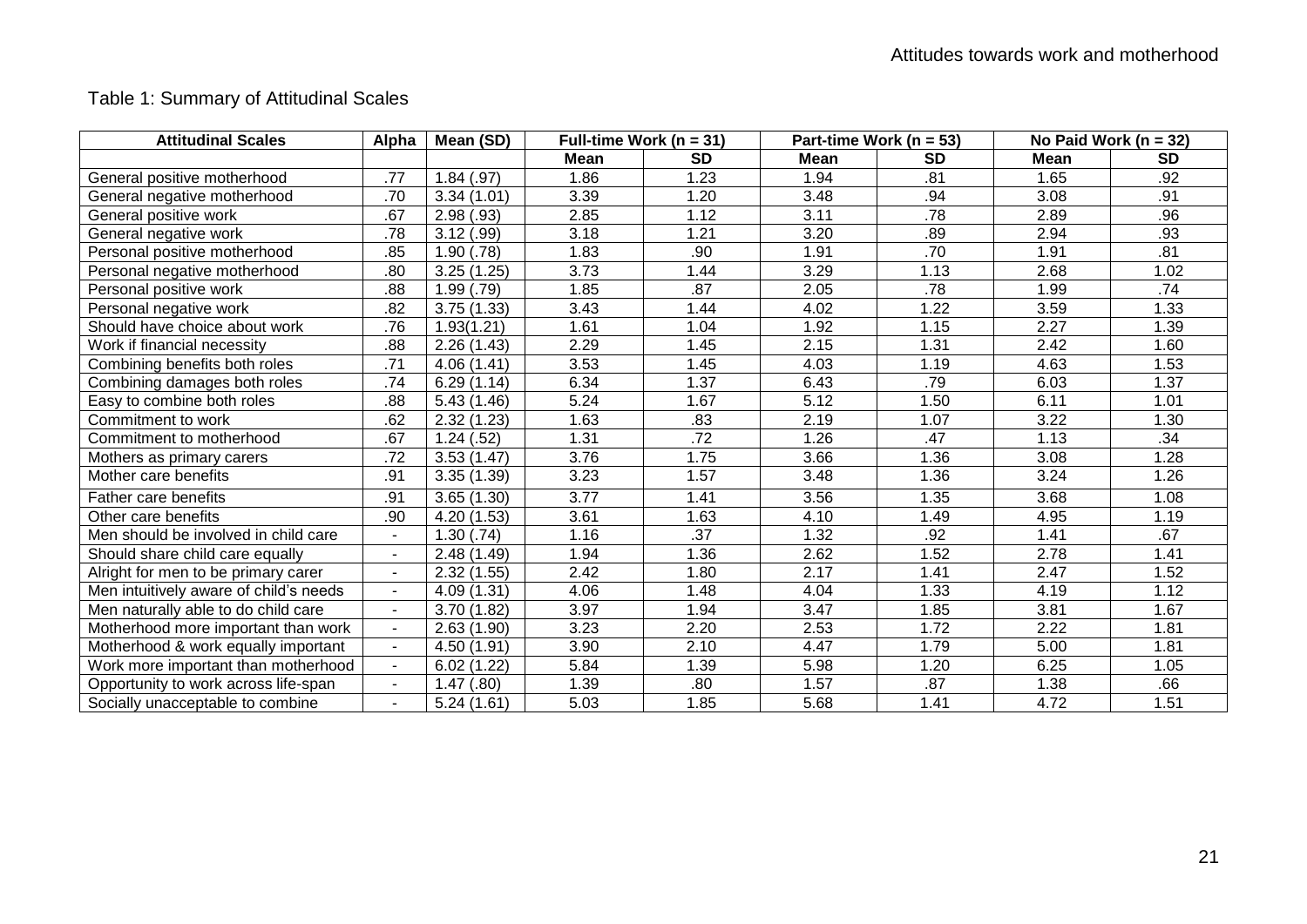| Table 2: Predicting full-time and part-time employment, with no paid work as the |  |
|----------------------------------------------------------------------------------|--|
| baseline category ( $N = 105$ ).                                                 |  |

| Behaviour         | Construct                        | B       | Wald      | Odds<br>Ratio | 95%<br>Lower<br><b>Bound</b> | 95% Upper<br><b>Bound</b> |
|-------------------|----------------------------------|---------|-----------|---------------|------------------------------|---------------------------|
| Full-time work    | Work commitment                  | $-1.89$ | 12.79***  | .15           | .05                          | .42                       |
|                   | Negative attitudes<br>motherhood | 1.32    | $8.25***$ | 3.73          | 1.52                         | 9.17                      |
|                   | Mothers primary<br>carers        | .96     | $6.21*$   | 2.62          | 1.23                         | 5.60                      |
|                   | Other-care benefits              | $-0.85$ | $5.62*$   | .43           | .21                          | .86                       |
|                   | Years of work                    | .50     | $6.55**$  | 1.65          | 1.12                         | 2.41                      |
|                   | Age of youngest<br>child         | .48     | 15.97***  | 1.61          | 1.28                         | 2.04                      |
| Part-time<br>work | Work commitment                  | $-86$   | $5.19*$   | .43           | .20                          | .89                       |
|                   | Negative attitudes<br>motherhood | .81     | $4.73*$   | 2.25          | 1.08                         | 4.67                      |
|                   | Mothers as primary<br>carers     | .67     | $3.95*$   | 1.95          | 1.01                         | 3.77                      |
|                   | Age of youngest<br>child         | .29     | $7.54**$  | 1.34          | 1.09                         | 1.65                      |

\***p** < .05 \*\***p** < .01,\*\*\***p** < .001.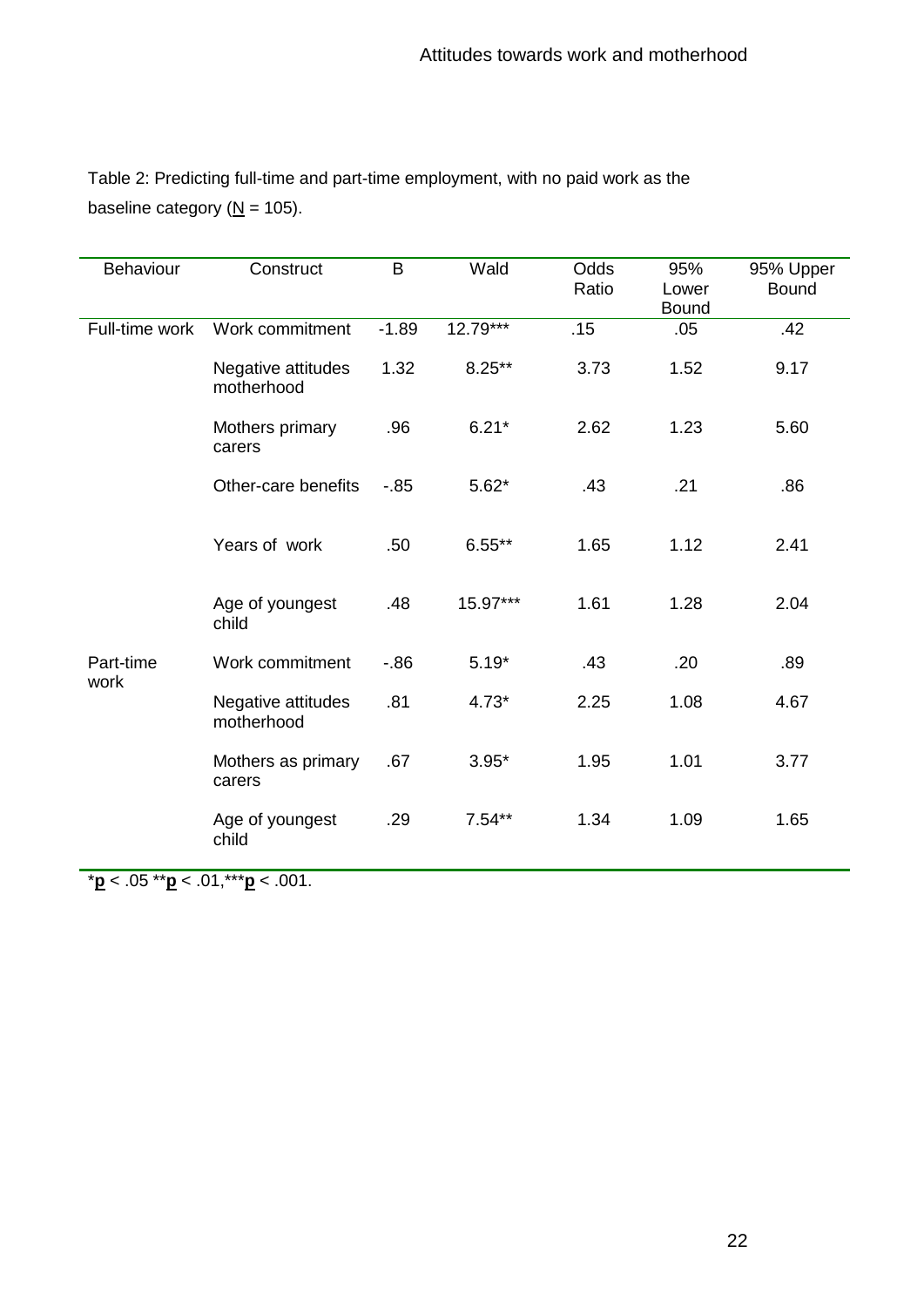| <b>Behaviour</b>  | Construct                        | в    | Wald     | Odds<br>Ratio | 95%<br>Lower<br>bound | 95%<br>Upper<br>bound |
|-------------------|----------------------------------|------|----------|---------------|-----------------------|-----------------------|
| Full-time<br>work | Work commitment                  | 1.20 | 10.05**  | .30           | .14                   | .63                   |
|                   | Negative attitudes<br>motherhood | .52  | $3.81*$  | 1.68          | .99                   | 2.83                  |
|                   | Years of work                    | .36  | $6.72**$ | 1.43          | 1.09                  | 1.88                  |
|                   | Age of youngest<br>child         | .15  | $9.34**$ | 1.68          | 1.06                  | 1.29                  |

Table 3: Predicting full-time employment using part-timers as the baseline category  $(N)$  $= 114<sup>1</sup>$ ).

\***p** < 0.05, \*\***p** < 0.01,\*\*\***p** < .001. 1 The comparison between part-timers and those doing no paid work was included in this analysis but is not shown to avoid repetition of the details given in Table 2.